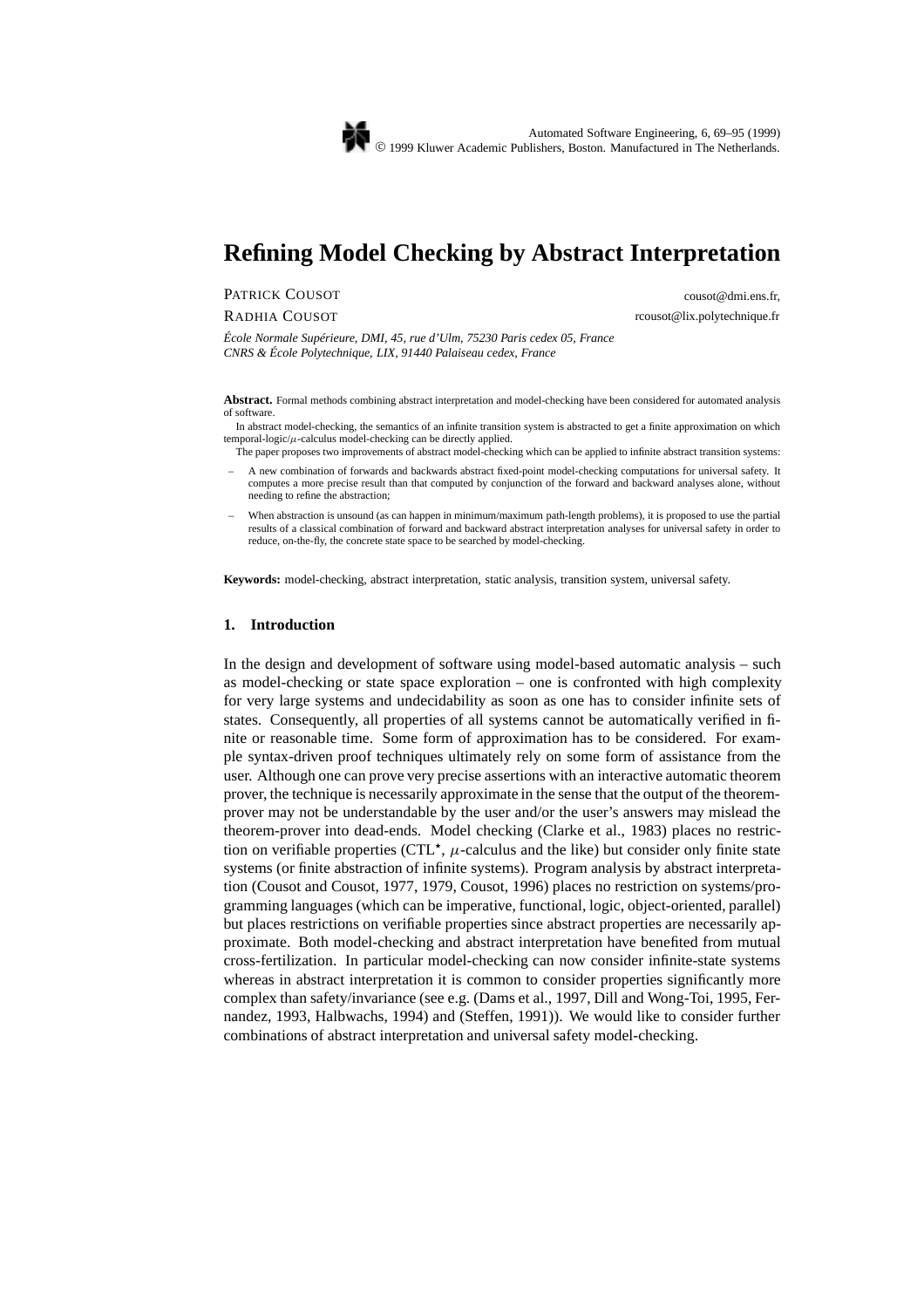*Reduction by abstraction* consists in approximating infinite or very large finite transition systems by finite ones, on which existing algorithms designed for finite automata are directly applicable. This semi-verification idea was first introduced by (Clarke et al., 1992) and progressively refined to cope with wider classes of temporal-logic (Kelb, 1994, Dams et al., 1997, Cleaveland et al., 1995) or  $\mu$ -calculus formulæ (Graf and Loiseaux, 1993, Loiseaux et al., 1995, Cridlig, 1995, Cridlig, 1996). We extend this to abstract transition systems which are infinite. The algorithms designed for universal safety analysis of finite transition systems can be simply extended to the infinite case. One can use abstract interpretation techniques such as widening and narrowing to enforce, on the fly, the convergence of fixpoint computations. It is known in abstract interpretation that this is not as precise as could it be (Cousot, 1978, Cousot and Cousot, 1992a). Hence we propose a combination of forward and backward upper-approximate universal safety checking which is more precise than the mere conjunction of these forward and backward analyses (which are indeed equivalent for finite states).

We also suggest another possible interaction between abstract interpretation and modelbased automatic analysis of infinite systems (Cousot, 1995). It is based on the remark that although the transition system is infinite, all behaviors considered in practice may be finite e.g. when there is a termination requirement, or more generally a liveness requirement excluding infinite behaviors. In this case, abstract interpretation may be used, on the infinite state system, to eliminate the impossible potentially infinite behaviors. In the favorable case, this preliminary analysis by abstract interpretation may be used to restrict the states which must be explored to a finite number. Even in the case of finite but very large state spaces, the method can be useful to reduce the part of the state graph which need to be explored for verification, before this verification or better in parallel with it, so as to avoid additional costs in time.

## **2. Definitions**

A *poset*  $\langle L, \subseteq \rangle$  a set *L* with a partial order  $\subseteq$  (that is a reflexive, antisymmetric and transitive binary relation on *L*). A *complete partial order* (cpo)  $\langle L, \subseteq, \perp, \perp \rangle$  is a poset  $\langle L, \subseteq \rangle$ such that  $\perp$  is the infimum and increasing chains  $x_0 \sqsubseteq x_1 \sqsubseteq \ldots$  of elements of *L* have a A *poset*  $\langle L, \sqsubseteq \rangle$  a set *L* wit<br>tive binary relation on *L*).<br>such that  $\perp$  is the infimum<br>least upper bound (lub) least upper bound (lub)  $\boxed{\phantom{a}} x_i$ .

A map  $\mathcal{F} \in L \mapsto L$  of *L* into *L* is *monotonic* (written  $\mathcal{F} \in L \mapsto L$ ) if and only if:

$$
\forall x, y \in L : x \sqsubseteq y \Longrightarrow \mathcal{F}(x) \sqsubseteq \mathcal{F}(y) .
$$

*i*≥0

If  $\mathcal{F} \in L \longmapsto L$  is a monotonic map of *L* into *L* and  $m \subseteq \mathcal{F}(m)$  then If  $p_m^{\subseteq} \mathcal{F}$  denotes the  $\sqsubseteq$ *-least fixpoint of*  $\mathcal F$  *which is*  $\sqsubseteq$ *-greater than or equal to m:* 

$$
\mathcal{F}(\mathrm{Ifp}_m^{\sqsubseteq} \mathcal{F}) = \mathrm{Ifp}_m^{\sqsubseteq} \mathcal{F},
$$

$$
m \subseteq \mathrm{Ifp}_m^{\sqsubseteq} \mathcal{F},
$$

$$
(m \sqsubseteq x) \land (\mathcal{F}(x) = x) \Longrightarrow \mathrm{Ifp}_m^{\sqsubseteq} \mathcal{F} \sqsubseteq x.
$$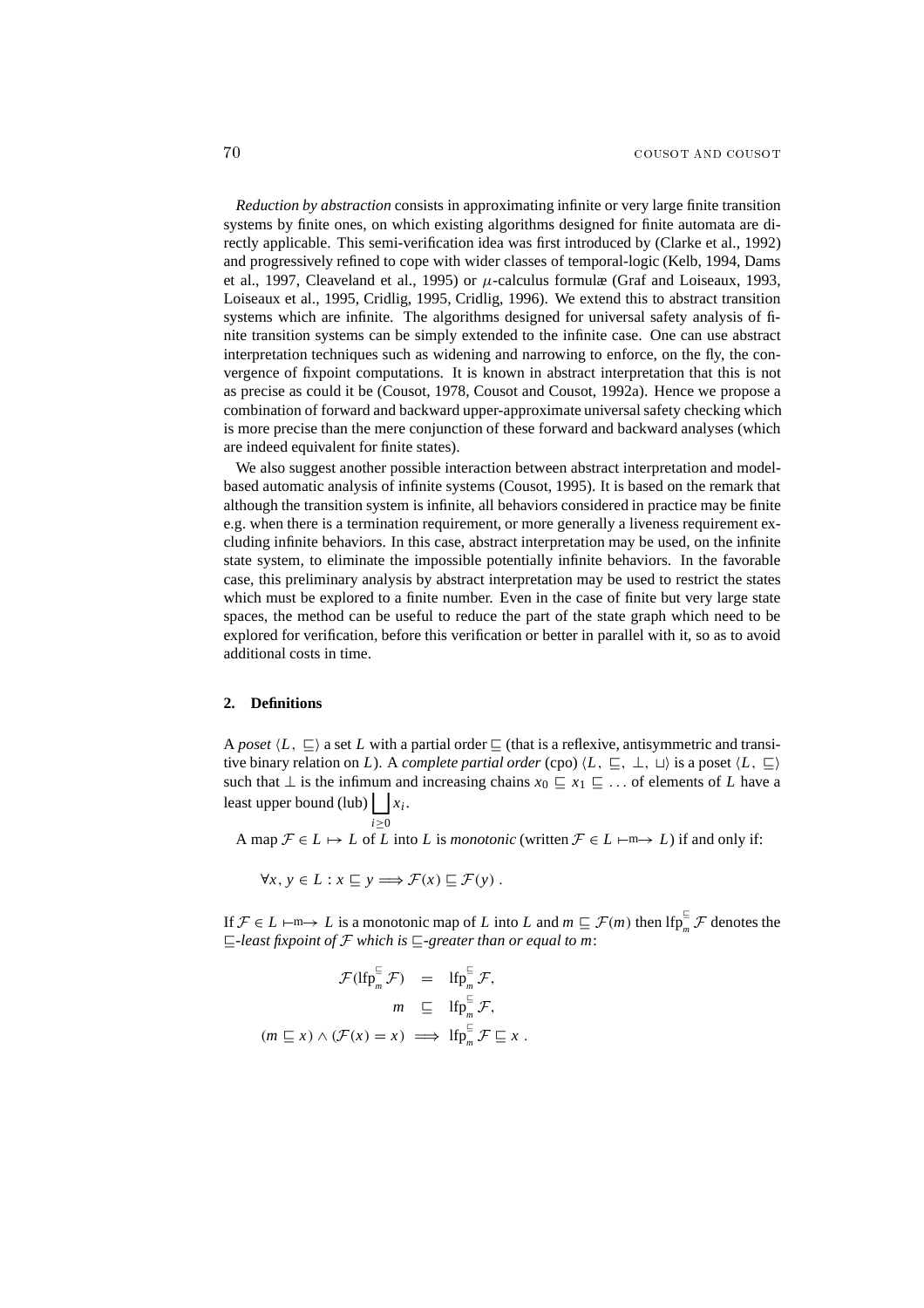If  $p^{\subseteq}$   $\mathcal{F} \triangleq$  If  $p^{\subseteq}$   $\mathcal{F}$  is the least fixpoint of  $\mathcal{F}$ . The greatest fixpoint (gfp) is defined dually, replacing  $\subseteq$  by its inverse  $\supseteq$ , the infimum  $\perp$  by the supremum  $\top$ , the lub  $\sqcup$  by the greatest lower bound (glb)  $\sqcap$ , etc.

As a generalization of Kleene/Knaster/Tarski fixpoint theorem, the transfinite iteration sequence is:

$$
\begin{array}{rcl}\n\bar{\mathcal{F}}^0 & \triangleq & m, \\
\bar{\mathcal{F}}^{\delta+1} & \triangleq & \mathcal{F}(\bar{\mathcal{F}}^{\delta}) \text{ for successor ordinals,} \\
\bar{\mathcal{F}}^{\lambda} & \triangleq & \bigsqcup_{\delta < \lambda} \bar{\mathcal{F}}^{\delta} \text{ for limit ordinals.}\n\end{array}
$$

This increasing sequence is ultimately stationary and converges to  $\text{Ifp}_{m}^{\mathbb{C}} \mathcal{F}$ . This directly leads to an iterative algorithm which is finitely convergent when *L* satisfies the ascending chain condition  $(ACC)^1$ .

The *complement*  $\neg P$  of a subset  $P \subseteq S$  of a set *S* is  $\{s \in S \mid s \notin P\}$ . The *left-restriction P*  $\vert t \vert$  *t* of a relation *t* on *S* to *P*  $\subseteq$  *S* is { $\langle s, s' \rangle \in t \vert s \in P$ }. The *composition* of relations is  $t \circ r \stackrel{\triangle}{=} {\{\langle s, s''\rangle | \exists s' \in S : \langle s, s' \rangle \in t \land \langle s', s'' \rangle \in r\}}$ . The *iterates* of the relation *t* are defined inductively by:

$$
t^0 \triangleq 1_S \triangleq \{ \langle s, s \rangle \mid s \in S \} \text{ (that is identity on the set } S),
$$
  
and 
$$
t^{n+1} \triangleq t \circ t^n = t^n \circ t, \qquad \text{for } n \geq 0.
$$

The *reflexive transitive closure t*? of the relation *t* is:

and 
$$
t^{n+1}
$$
  
reflexive transit  
 $t^{\star} \triangleq \bigcup_{n\geq 0} t^n$ .

## **3. Framework**

The considered (real-time) concurrent systems are assumed to be modeled by a *transition system*, that is tuple  $\langle S, t, I, F \rangle$  where *S* is the set of *states*,  $t \subseteq S \times S$  is the *transition relation,*  $I \subseteq S$  is the set of *initial states* and  $F \subseteq S$  is the set of *final states*. There is no finiteness restriction on the set *S* of states. Moreover initial and final states must be understood in a broad sense. For a terminating program this can be the states in which execution can start and end. For a non-terminating process this can be respectively the states in which a resource is requested and those in which it has later been allocated. For simplicity, we assume that initial and final states are disjoint  $(I \cap F = \emptyset)$ . An example of transition system is given in Figure 1. Such transition systems have been used to introduce abstract interpretation in a language independent way, since they model small-step operational semantics of programs (Cousot and Cousot, 1979).

The *pre-image* pre $[t]$  *P* of a set  $P \subseteq S$  of states by a transition relation *t* is the set of states from which it is possible to reach a state in *P* by a transition *t*:

$$
\text{pre}[t] \; P \; \stackrel{\triangle}{=} \; \{s \mid \exists s' : \langle s, s' \rangle \in t \land s' \in P\} \; .
$$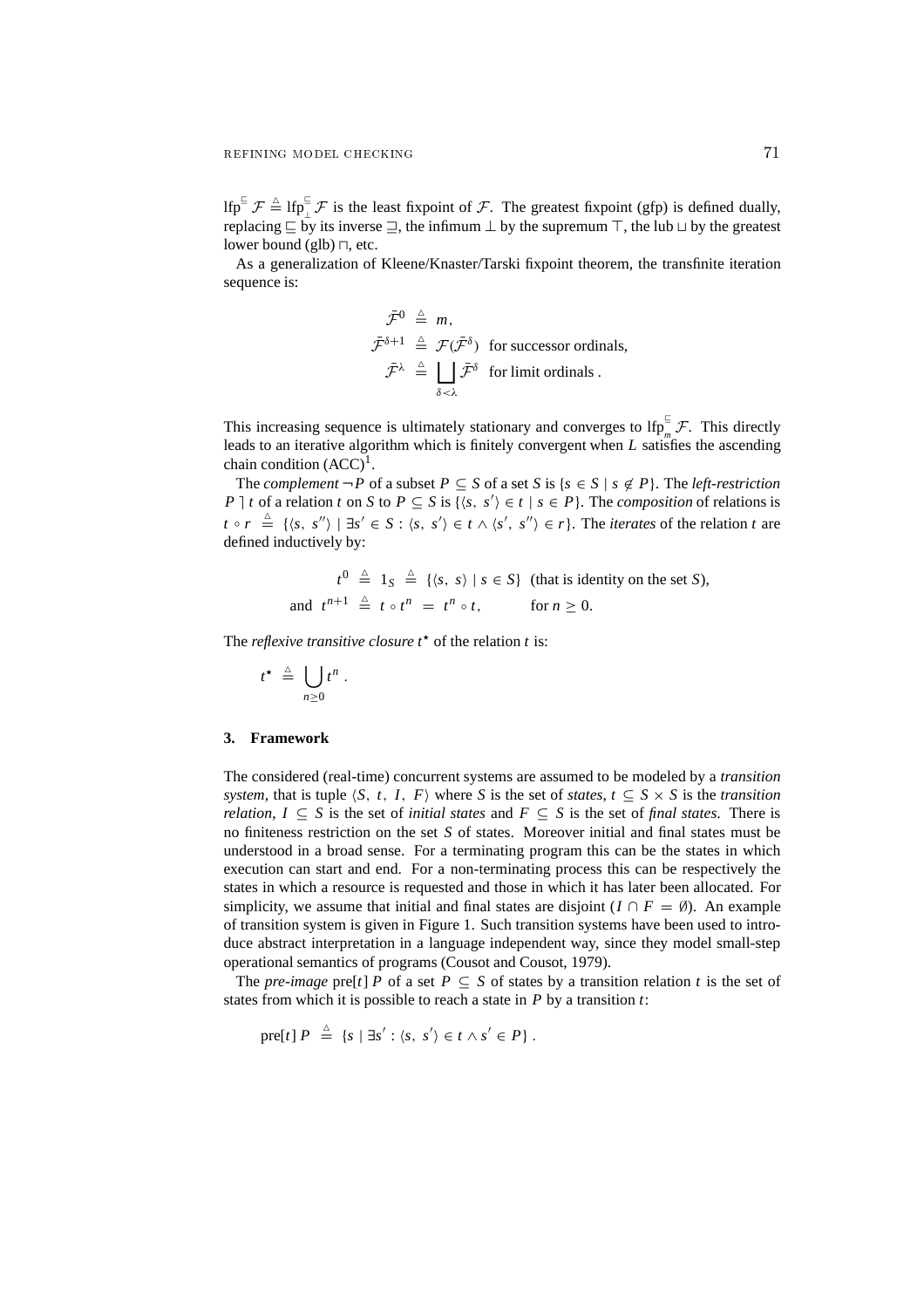

*Figure 1.* A (finite) transition system (○: state, → : transition)



*Figure 2.* (Dual) pre- and post-images (○: state, → : transition)

Figure 2. (Dual) pre- and post-images (O: state,  $\longrightarrow$ : transition)<br>The *dual pre-image*  $\widetilde{\text{pre}}[t]$  *P* is the set of states from which any transition, if any, must lead to a state in *P*:  $\begin{align*}\n \text{and } pre\text{-}ima \\
 \text{at} \text{e in } P: \\
 \widetilde{\text{pre}}[t] \, P \, \triangleq \, \end{align*}$ 

$$
\widetilde{\text{pre}}[t] \, P \stackrel{\triangle}{=} \{ s \mid \forall s' : \langle s, s' \rangle \in t \Longrightarrow s' \in P \} \, .
$$

The *post-image* post[*t*] *P* is the set of states which are reachable from  $P \subseteq S$  by a transition *t*: The *dual post-image* post[ <sup>g</sup> *<sup>t</sup>*] *<sup>P</sup>* is the set of states which can only be reached, if ever possi-

 $\text{post}[t] \, P \stackrel{\triangle}{=} \{s' \mid \exists s : s \in P \land \langle s, s' \rangle \in t\}.$ 

ble, by a transition *t* from *P*:  $\begin{aligned} \textit{wal post-ima} \\ \textit{post}[t] \textit{P} \end{aligned}$ 

$$
\widetilde{\text{post}}[t] P \stackrel{\triangle}{=} \neg \text{post}[t] (\neg P) = \{s' \mid \forall s : \langle s, s' \rangle \in t \Longrightarrow s \in P\}.
$$

This is illustrated in Figure 2. We have the fixpoint characterizations (see e.g. (Cousot, 1978), (Cousot, 1981)):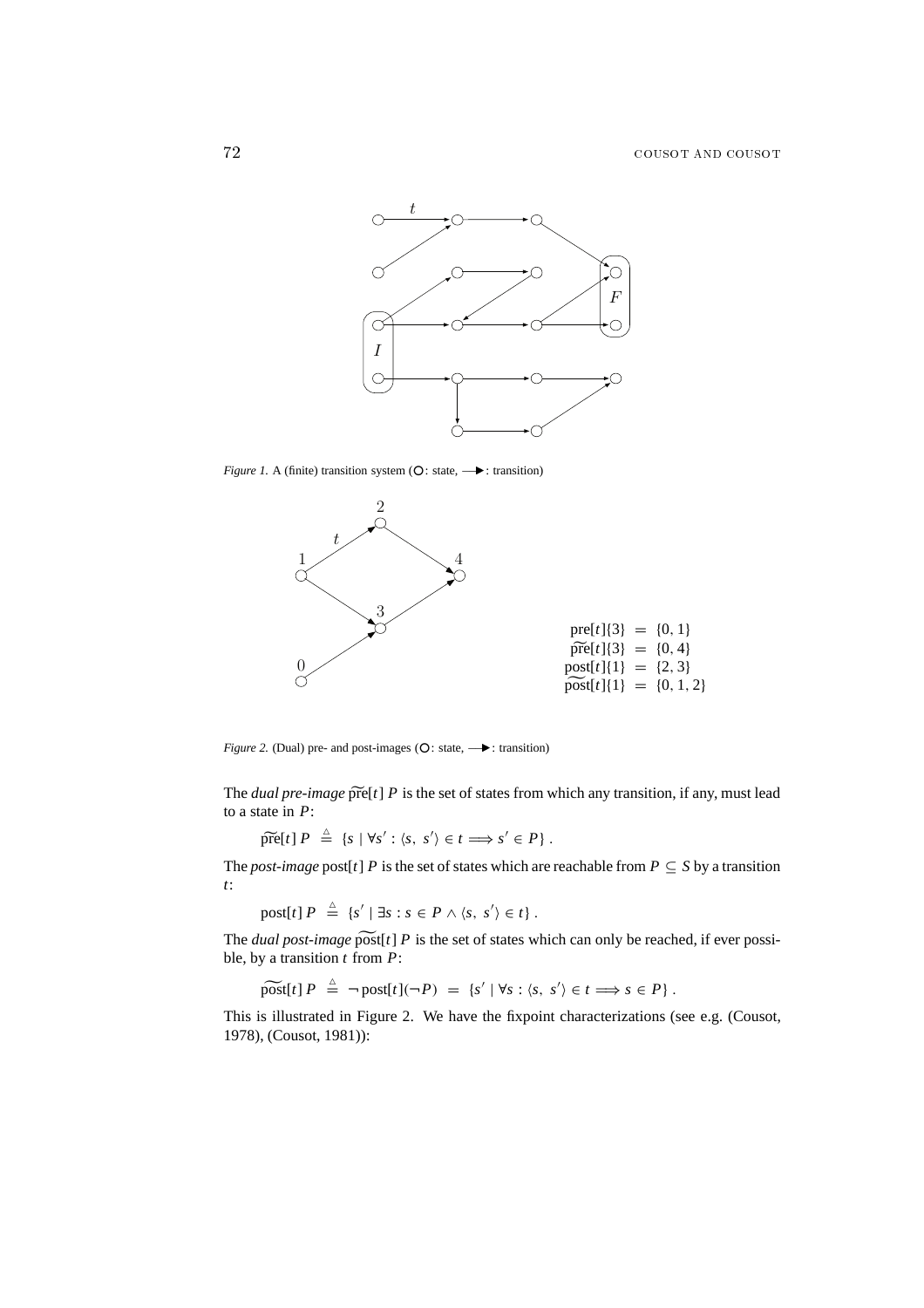$$
\text{pref}[t^{\star}]F = \text{Ifp}^{\subseteq} \lambda X \bullet F \cup \text{pref}[t]X = \text{Ifp}_F^{\subseteq} \lambda X \bullet X \cup \text{pref}[t]X,
$$
  
\n
$$
\text{pref}[t^{\star}]F = \text{gfp}^{\subseteq} \lambda X \bullet F \cap \text{pref}[t]X = \text{gfp}_F^{\subseteq} \lambda X \bullet X \cap \text{pref}[t]X,
$$
  
\n
$$
\text{post}[t^{\star}]I = \text{Ifp}^{\subseteq} \lambda X \bullet I \cup \text{post}[t]X = \text{Ifp}_I^{\subseteq} \lambda X \bullet X \cup \text{post}[t]X,
$$
  
\n
$$
\text{post}[t^{\star}]I = \text{gfp}^{\subseteq} \lambda X \bullet I \cap \text{post}[t]X = \text{gfp}_I^{\subseteq} \lambda X \bullet X \cap \text{post}[t]X.
$$

ALGORITHM 1 *The invariance/safety property, post*[ $t^*$ ]  $I \subseteq P$ *, can be checked by the following well-known fixpoint computation procedure (Cousot and Cousot, 1977, Cousot and Cousot, 1979, Cousot, 1981):*

```
function f-ai1 (I);
  X := I;
  repeat
      Y := X;
      X := Y \cup post[t] Y;until X = Y;
   return X;
function f-mc1 (I, P);
   return \overline{f-ai I (I) \subseteq P.
```
*The correctness of this algorithm follows directly from the Kleene/Knaster/Tarski fixpoint theorem, stating that: I* his algorithm follows directly<br>*I*:<br>*I*  $\lambda X \cdot X \cup post[t] X = \bigcup$ 

$$
\text{Ifp}_I^{\subseteq} \lambda X \bullet X \cup post[t] \ X \ = \ \bigcup_{n \geq 0} X^n, \qquad \text{where:}
$$
\n
$$
X^0 \ = \ I \qquad \text{and}
$$
\n
$$
X^{n+1} \ = \ X^n \cup post[t] \ X^n \ .
$$

ALGORITHM 2 *Since post*[ $t^*$ ]  $I \subseteq P$  *if and only if pre*[ $t^*$ ]  $\neg P \subseteq \neg I$ *, the forward modelchecking procedure f-mc1 is equivalent*<sup>2</sup> *to the following backward one (Clarke and Emerson, 1981, Queille and Sifakis, 1982, Clarke et al., 1983):*

```
function b-ai1 (P);
   X := \neg P;
   repeat
      Y := X;
      X := Y \cup pre[t] Y;
   until X = Y;
   return X;
function b-mc1 (I, P);
   return \underline{b \text{-} a i I} (P) \subseteq \neg I.
```
The state space exploration procedures "f-mc1" and "b-mc1" are effective for finite set of states only. During the last few years, they became practical and widely usable (Burch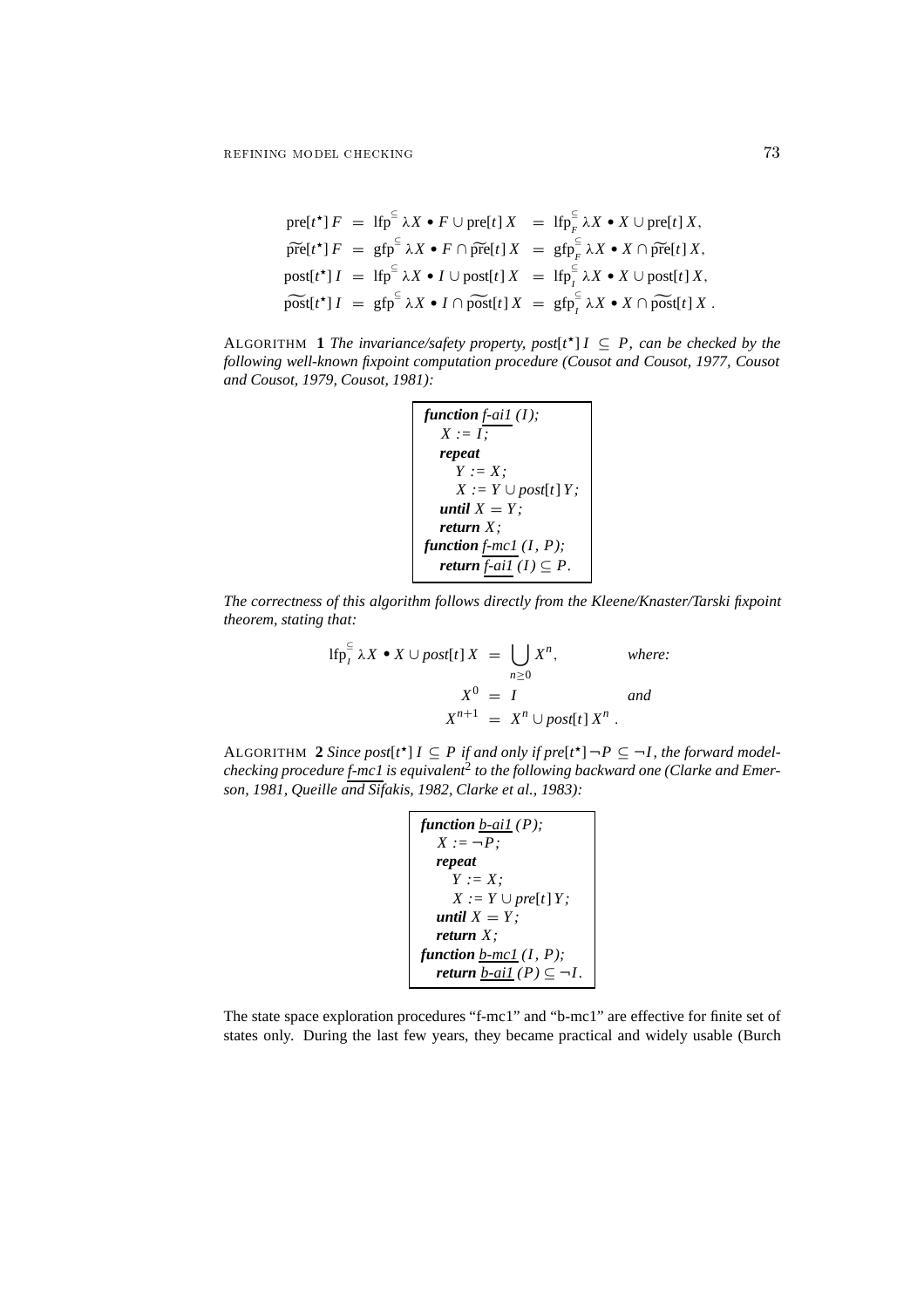et al., 1992, Henzinger et al., 1992, Daws et al., 1996) thanks to *symbolic* implementations using compact symbolic formula representation of (the characteristic function of) sets of states. For example, the symbolic formula can be encoded by BDDs (Akers, 1978, Bryant, 1986) or by affine inequality relations (Cousot and Halbwachs, 1978). So it is understood that such symbolic representations of sets of states should be used in "f-mc1" and "b-mc1".

#### **4. Abstract Interpretation Based Model Checking**

Abstract interpretation is a theory of semantic approximation (Cousot, 1996) where "approximation" means logical implication i.e. subsets of states inclusion. Here, the semantics to be approximated is the *forward collecting semantics* post[*t* ?] *I*, the *backward collecting semantics*  $\text{pre}[t^{\star}]$  *F* (Cousot, 1978, Cousot and Cousot, 1979) or  $\text{post}[t^{\star}]$  *I* ∩  $\text{pre}[t^{\star}]$  *F* that is the set post $[t^{\star}]$  *I* of descendants of the initial states *I* which are in the set pre $[t^{\star}]$  *F* of ancestors of the final states *F* (Cousot, 1978, Cousot and Cousot, 1992a). We briefly recall how the upper-approximations *D* of post[ $t^{\star}$ ] *I* and *A* of pre[ $t^{\star}$ ] *F* can be automatically computed by abstract interpretation. The upper/over approximation *U* of post[ $t^*$ ]  $I \cap$  $\text{pre}[t^{\star}]$  *F* will be considered in Section 5.2. We only consider upper approximations (*U* is an upper approximation of *E* meaning  $E \subseteq U$ ) since lower/under approximations (*L* is a lower approximation of *E* meaning  $L \subseteq E$ ) are dual, both approximations being useful in abstract interpretation (see e.g. (Dams et al., 1997) and (Dill and Wong-Toi, 1995) in the context of abstract model checking).

### *4.1. Forward Abstract Interpretation Based Model Checking*

In order to obtain an upper approximation  $D$  of the forward collecting semantics post[ $t^*$ ]  $I$ In order to obtain an upper approximation *D* or the forward collecting semantics post[*t*<sup>-</sup>] *I*<br>= lfp<sup> $\subseteq$ </sup>  $\lambda X \cdot I \cup$  post[*t*]  $X =$  lfp $\subseteq$   $\lambda X \cdot X \cup$  post[*t*] *X* one considers a *Galois connection*<sup>3</sup>:

$$
\langle \wp(S), \subseteq \rangle \xrightarrow[\alpha]{\gamma} \langle L, \subseteq \rangle,
$$

that is, by definition, a pair of maps  $\alpha \in \mathcal{P}(S) \mapsto L$  and  $\gamma \in L \mapsto \mathcal{P}(S)$  from the powerset  $\wp(S)$  ordered by subset inclusion  $\subseteq$  into the poset  $\langle L, \sqsubseteq \rangle$  of abstract properties<sup>4</sup> partially ordered by  $\sqsubseteq$  such that:

$$
\forall P \in \wp(S) : \forall Q \in L : \alpha(P) \sqsubseteq Q \Longleftrightarrow P \subseteq \gamma(Q) .
$$

EXAMPLE: Given a relation *r* on a set *S*, a classical example of Galois connection is:<br> $\widetilde{\text{post}}[r]$ 

$$
\langle \wp(S), \subseteq \rangle \xrightarrow{\widetilde{\mathrm{post}}[r]} \langle \wp(S), \subseteq \rangle.
$$

The same way, we have:

$$
\langle \wp(S), \subseteq \rangle \xrightarrow{\widetilde{pr}\in [r]} \langle \wp(S), \subseteq \rangle.
$$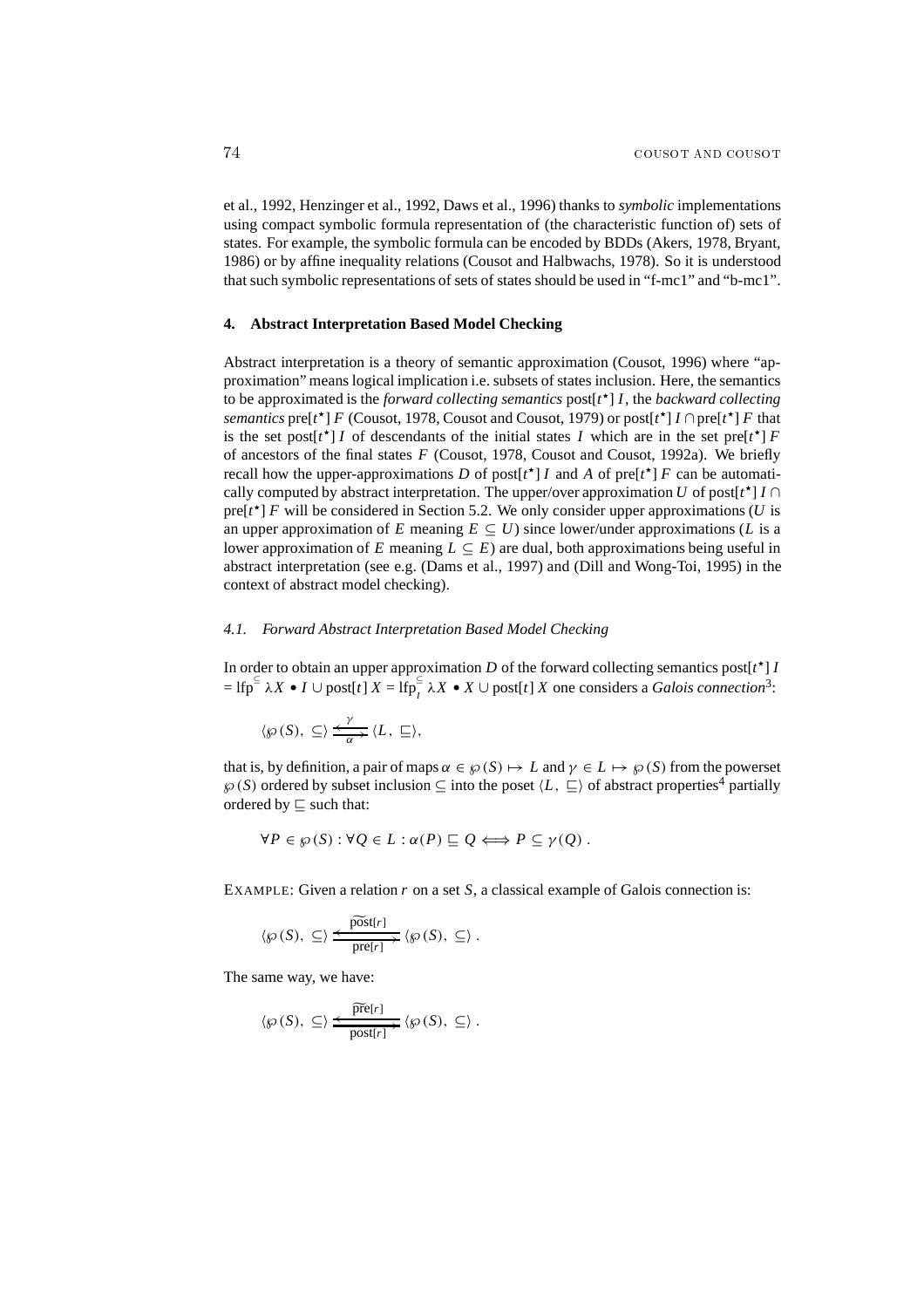For an application proving the equivalence of the model-checking algorithms "f-mc1" and "b-mc1", we have post[*t*<sup>\*</sup>] *I* ⊆ *P* if and only if *I* ⊆  $\widetilde{\text{pref}}$  *t*<sup>\*</sup>] *P* that is, by definition of pre, For an application proving the equivalence of the model-checking algorithms "f-mc1" and  $I \subseteq \neg \text{pre}[t^{\star}] \neg P$  or equivalently  $\text{pre}[t^{\star}] \neg P \subseteq \neg I$ .  $\Box$ 

In a Galois connection  $\langle \wp(S), \subseteq \rangle \xrightarrow{\gamma} \langle L, \subseteq \rangle$ ,  $\alpha$  preserves existing lubs and  $\gamma$  preserves glbs hence both are monotonic. Moreover any concrete property  $P \in \mathcal{P}(S)$  has a best (i.e. most precise) upper approximation  $\alpha(P)$  in *L*, such that  $P \subseteq \gamma(\alpha(P))$ . When  $\alpha$  is surjective (or equivalently  $\gamma$  is injective or  $\alpha \circ \gamma = 1_L$  is the identity on *L*) we have a *Galois insertion* and we write  $\langle \wp(S), \subseteq \rangle \frac{\langle \succ \rangle}{\langle \alpha \rangle}$  $\frac{\gamma}{\Rightarrow}$   $\langle L, \underline{\square} \rangle$ . In this case, the poset  $\langle L, \underline{\square} \rangle$  is necessarily a complete lattice  $\langle L, \subseteq, \perp, \perp, \perp, \perp \rangle$  with  $\alpha(\wp(S)) = L$ .  $\alpha(P)$  should be machine-representable which, in general, may not be the case of *P*.

The appropriate choice of the abstract domain *L* is problem dependent. The design and composition of convenient abstract domains has been extensively developed in the abstract interpretation literature and will not be further considered here. Often the abstraction can be defined by stages. For example one can consider a first abstraction  $\langle \wp(S), \subseteq \rangle \frac{\gamma_1}{\alpha_1}$  $\langle L, \subseteq \rangle$  for a class of program properties which is then composed with a second problemspecific abstraction  $\langle L, \underline{\square} \rangle \xrightarrow[\alpha_2]{\gamma_2} \langle M, \underline{\preceq} \rangle$ . The correctness follows from the fact that Galois connection compose:  $\langle \wp(S), \subseteq \rangle \frac{\langle \succ_{I_1 \circ \gamma_2}}{\alpha_2 \circ \alpha_1}$  $\frac{\gamma_1 \circ \gamma_2}{\longrightarrow} \langle M, \preceq \rangle$ . An abstraction can also be parameterized so as to allow for problem dependent instantiations, as shown by the following example.

EXAMPLE: (Clarke et al., 1992), (Cleaveland et al., 1995), (Dams et al., 1997), (Jackson, 1994) and others implicitly consider a restricted form of abstraction given by the Galois  $\frac{\gamma[h]}{\gamma[h]}$   $\langle \wp(S^{\sharp}), \subseteq \rangle$ , where *S* is the set of concrete states,  $S^{\sharp}$  is the connection  $\langle \wp(S), \subseteq \rangle \frac{\langle \wp(n) \rangle}{\alpha[h]}$ set of abstract states,  $\alpha[h](X) \triangleq \{h(x) \mid x \in X\}$  and  $\gamma[h](Y) \triangleq \{x \mid h(x) \in Y\}$  where  $h \in S \mapsto S^{\sharp}$  is the state approximation mapping. If *h* is surjective (as assumed e.g. in  $\frac{\gamma[h]}{1-\gamma}$   $\langle \wp(S^{\sharp}), \subseteq \rangle$ . However this (Jackson, 1994)), then so is  $\alpha[h]$  whence  $\langle \wp(S), \subseteq \rangle \frac{\langle \gamma[h] \rangle}{\alpha[h]}$ specific form of abstraction is restrictive and cannot e.g. account for relational analyses such as (Halbwachs et al., 1994).  $\Box$ 

Once an abstraction  $\langle \alpha, \gamma \rangle$  has been chosen, we then use the fact that if  $\langle M, \preceq, 0, \vee \rangle$  is a cpo, the pair  $\langle \alpha, \gamma \rangle$  is a Galois connection  $\langle M, \preceq \rangle \xrightarrow[\alpha]{\gamma} \langle L, \sqsubseteq \rangle$ ,  $\mathcal{F} \in M \mapsto M$  and  $\mathcal{F}^{\sharp} \in L \longmapsto L$  are monotonic and

|         | $\forall y \in L : \alpha \circ \mathcal{F} \circ \gamma(y) \preceq \mathcal{F}^{\sharp}(y)$     |
|---------|--------------------------------------------------------------------------------------------------|
| or else | $\forall x \in M : \alpha \circ \mathcal{F}(x) \sqsubseteq \mathcal{F}^{\sharp} \circ \alpha(x)$ |
| or else | $\forall y \in L : \mathcal{F} \circ \gamma(y) \preceq \gamma \circ \mathcal{F}^{\sharp}(y)$     |
|         |                                                                                                  |

 $\mathrm{lfp}^{\leq} \mathcal{F} \preceq \gamma (\mathrm{lfp}^{\sqsubseteq} \mathcal{F}^{\sharp})$ and equivalently  $\alpha$ (lfp<sup> $\leq$ </sup>  $\mathcal{F}$ )  $\subseteq$  lfp<sup> $\subseteq$ </sup>  $\mathcal{F}^{\sharp}$ ,

then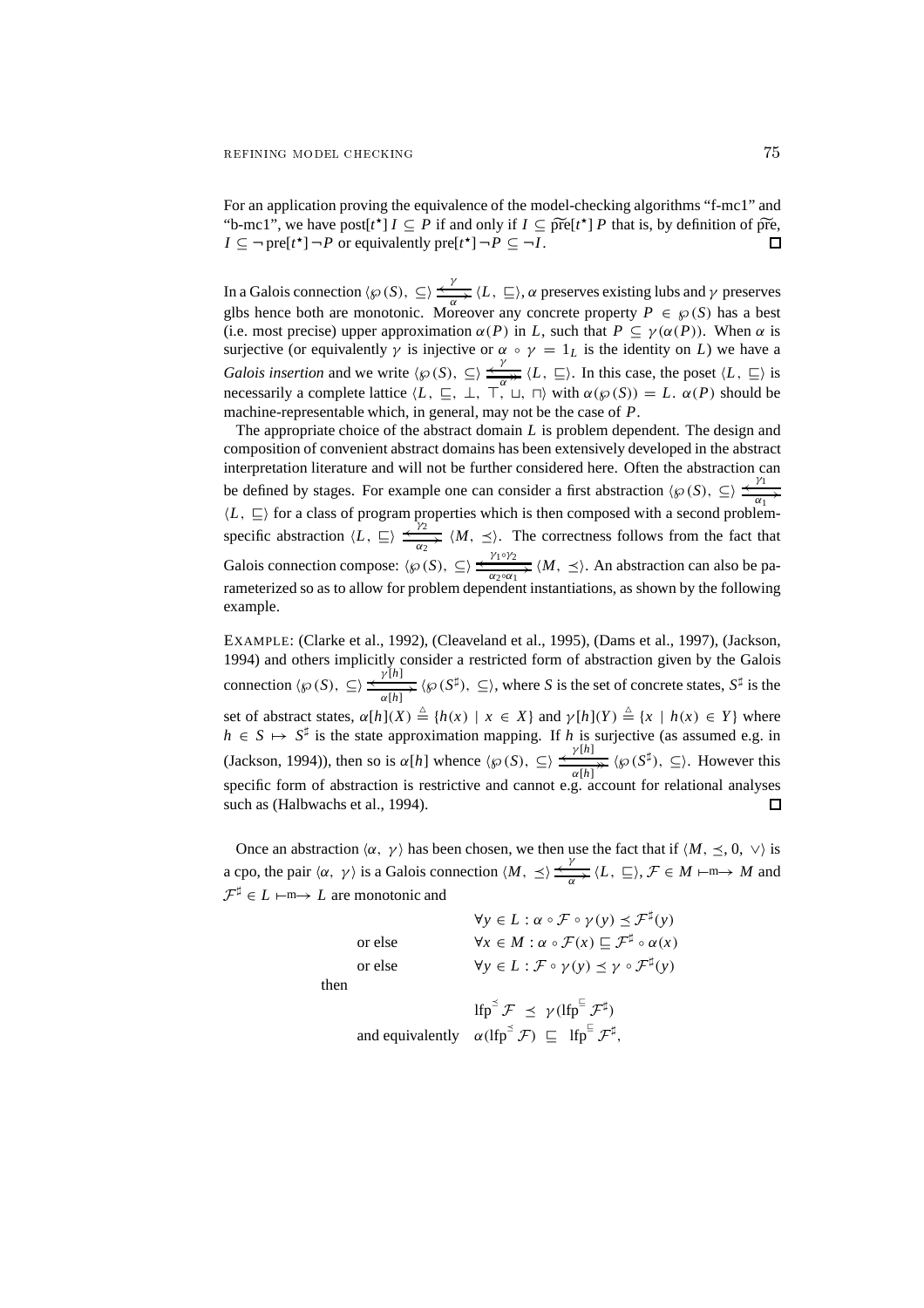see (Cousot and Cousot, 1979).

*4.1.1. Abstract Domains Satisfying the Ascending Chain Condition* When the abstract domain satisfies the ascending chain condition (such as e.g. the linear equality relations of (Karr, 1976)), the fixpoints can be computed iteratively.

ALGORITHM **3** *The model-checking algorithm "f-mc1" can be approximated using an*  $a$ bstract domain  $\langle L, \subseteq \rangle$ , a Galois connection  $\langle \wp(S), \subseteq \rangle \xrightarrow{\sim} \langle L, \subseteq \rangle$ , an abstract initial state predicate  $I^{\sharp}$  such that  $\alpha(I) \sqsubseteq I^{\sharp}$  and an abstract forward predicate transformer  $\mathcal{F}^{\sharp} \in L \mapsto L$  such that  $\alpha \circ (\lambda X \bullet X \cup post[t] X) \circ \gamma \sqsubseteq \mathcal{F}^{\sharp}$ , pointwise:

| <b>function</b> f-ai2 $(I^{\sharp})$ ; | function f-mc2 $(I^{\sharp}, P)$ ; |
|----------------------------------------|------------------------------------|
| $X := I^{\sharp}$ :                    | $X := f - ai2(I^{\sharp})$ ;       |
| repeat                                 | if $\gamma(X) \subseteq P$ then    |
| $Y := X$ :                             | return true                        |
| $X:=\mathcal{F}^\sharp(Y);$            | else                               |
| until $X = Y$ ;                        | <b>return</b> unknown.             |
| return $X$ :                           |                                    |

*If P is not computer representable or the test*  $\gamma(X) \subseteq P$  *is not computable then a weaker computable form should be used instead, such as*  $X \subseteq P^{\sharp}$  *where*  $\gamma(P^{\sharp}) \subseteq P$ .

*Since the successive values*  $X^i$ ,  $i \geq 0$  *of the variable* X *form a*  $\subseteq$ *-increasing chain, the test*  $\gamma$  (*X*)  $\nsubseteq$  *P* can be added in the loop of "f-ai2" to exit sooner from "f-mc2" with the *"unknown" result. However the result "true" can only be returned upon termination.*

ALGORITHM **4** *Strictly speaking the formal verification algorithm "f-mc2" is not in the model-checking realm because no abstract transition system is explicitly used. However "f-ai2" can be refined into an* abstract model-checking algorithm *using the specific state abstraction of Example 4.1, by considering an abstract transition system*  $\langle S^\sharp, t^\sharp, I^\sharp, F^\sharp \rangle$ *preserving universal properties:*

$$
\alpha(I) \subseteq I^{\sharp},
$$
  
\n
$$
\forall s, s' \in S : \langle s, s' \rangle \in t \implies \langle h(s), h(s') \rangle \in t^{\sharp}.
$$

*This implies that:*

$$
\forall X \subseteq S : \alpha(X \cup post[t] \, X) \subseteq \alpha(X) \cup post[t^{\sharp}] \, \alpha(X),
$$

*whence*

$$
\alpha(\operatorname{lfp}^{\subseteq}_I \lambda X \bullet X \cup post[t] X) \subseteq \operatorname{lfp}^{\subseteq}_{I^{\sharp}} \lambda X \bullet X \cup post[t^{\sharp}] X.
$$

*It follows that*

$$
post[t^{\star}] I \subseteq \gamma(\mathrm{lfp}_{t^{\sharp}}^{\subseteq} \lambda X \bullet X \cup post[t^{\sharp}] X)
$$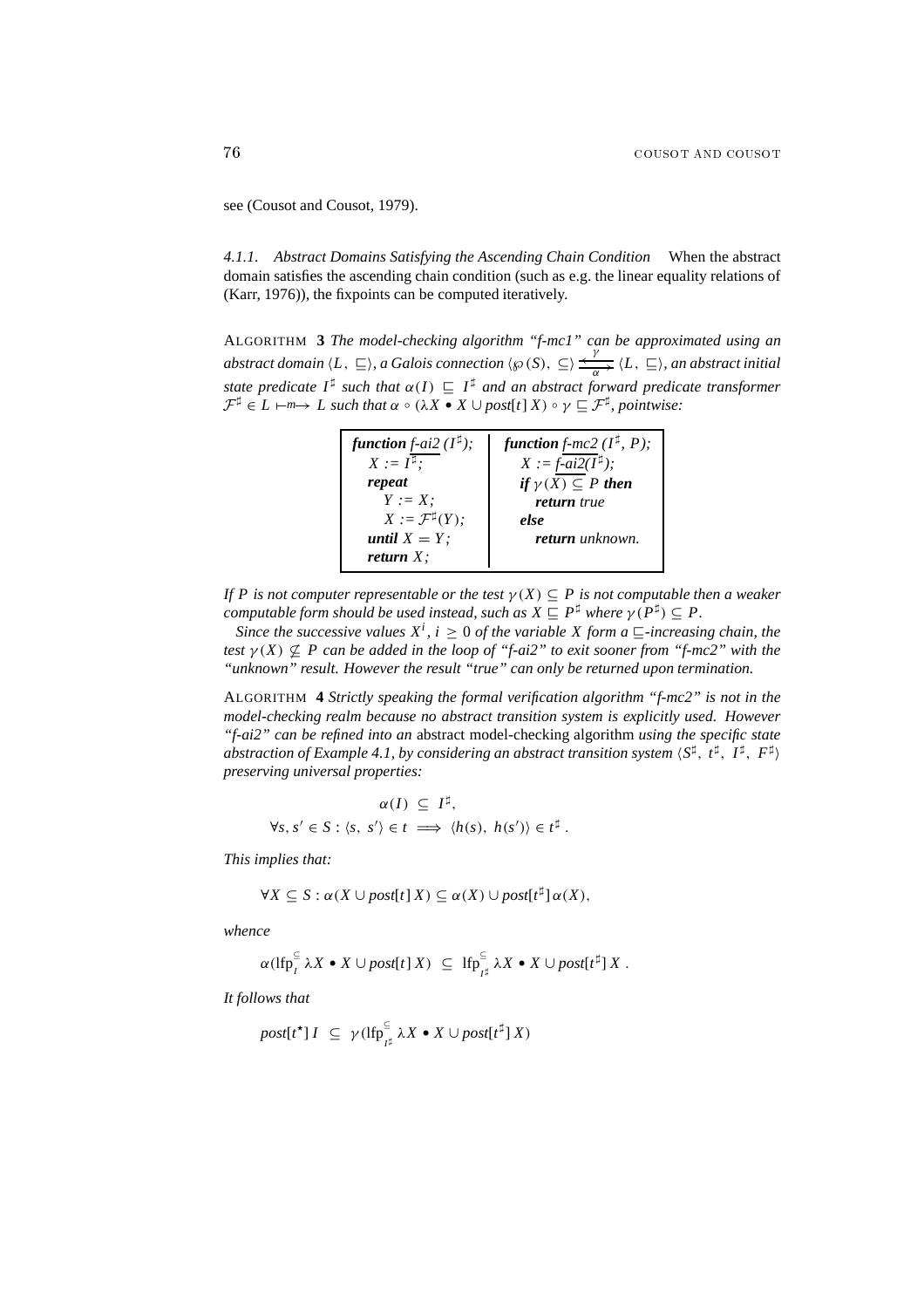*so that*

$$
\gamma(\mathrm{lfp}_{t^{\sharp}}^{\subseteq}\lambda X\bullet X\cup post[t^{\sharp}]X)\subseteq P
$$

*implies*

 $post[t^{\star}] I \subseteq P$ .

*This* reduction by abstraction *leads to the following model-checking algorithm (Kelb, 1994, Dams et al., 1997) which considers exact properties of an approximate semantics, hence, in general, is incomplete (see however (Cleaveland et al., 1995)):*

| <b>function</b> f-ai3 $(I^{\sharp})$ ; | function f-mc3 $(I^{\sharp}, P)$ ; |
|----------------------------------------|------------------------------------|
| $X := I^{\sharp}$ :                    | $X := f$ -ai3 $(I^{\sharp})$ ;     |
| repeat                                 | if $\gamma(X) \subseteq P$ then    |
| $Y := X$ :                             | return true                        |
| $X := Y \cup post[t^{\sharp}] Y;$      | else                               |
| until $X = Y$ ;                        | <b>return</b> unknown.             |
| return $X$ :                           |                                    |

*Observe that "f-mc3" amounts to "f-mc1" when the Galois connection*  $\langle \alpha, \gamma \rangle$  *is an isomorphism. So the only difference between symbolic model-checking and abstract interpretation based model-checking is the possibility of information loss when necessary i.e. when concrete symbolic model-checking fails.*

*4.1.2. Abstract Domains Not Satisfying the Ascending Chain Condition* In general however, the iterates  $\bar{\mathcal{F}}^{\delta}$ ,  $\delta \geq 0$  of  $\mathcal{F}^{\sharp} \in L \mapsto L$  in "f-ai2" do not converge to Ifp<sup> $\Xi$ </sup>  $\mathcal{F}^{\sharp}$ in finitely many steps (as in e.g. (Cousot and Halbwachs, 1978), (Henzinger and Ho, 1995)). Hence, one must resort to a *widening operator*  $\nabla$  which can be used both to upper-approximate non-existent lubs (as in e.g. (Cousot and Halbwachs, 1978)) and to enforce finite convergence of increasing iterations (Cousot and Cousot, 1977, Cousot and Halbwachs, 1978). The widening operator  $\nabla \in L \times L \mapsto L$  is defined so as to be an upper bound:

$$
\forall x, y \in L : x \sqsubseteq x \triangledown y, \text{ and}
$$
  

$$
\forall x, y \in L : y \sqsubseteq x \triangledown y,
$$

and, if termination is required, to enforce finite convergence:

For all increasing chains  $x^0 \sqsubseteq x^1 \sqsubseteq \ldots \sqsubseteq x^i \sqsubseteq \ldots$  the increasing chain defined by  $y^0 = x^0, \ldots, y^{i+1} = y^i \nabla x^{i+1}, \ldots$  is not strictly increasing.

Examples of widenings are given by (Halbwachs, 1993), (Halbwachs, 1994) for affine inequality relations and (Mauborgne, 1998) for BDDs.

The *upward iteration sequence with widening* for  $\mathcal{F}^{\sharp}$  *from*  $I^{\sharp}$  (with  $I \subseteq \gamma(I^{\sharp})$ ) is:

$$
\hat{\mathcal{F}}^0 \triangleq I^{\sharp}, \n\hat{\mathcal{F}}^{i+1} \triangleq \hat{\mathcal{F}}^i, \qquad \text{if } \mathcal{F}^{\sharp}(\hat{\mathcal{F}}^i) \sqsubseteq \hat{\mathcal{F}}^i \n\hat{\mathcal{F}}^{i+1} \triangleq \hat{\mathcal{F}}^i \triangledown \mathcal{F}^{\sharp}(\hat{\mathcal{F}}^i), \text{ otherwise.}
$$
\n(1)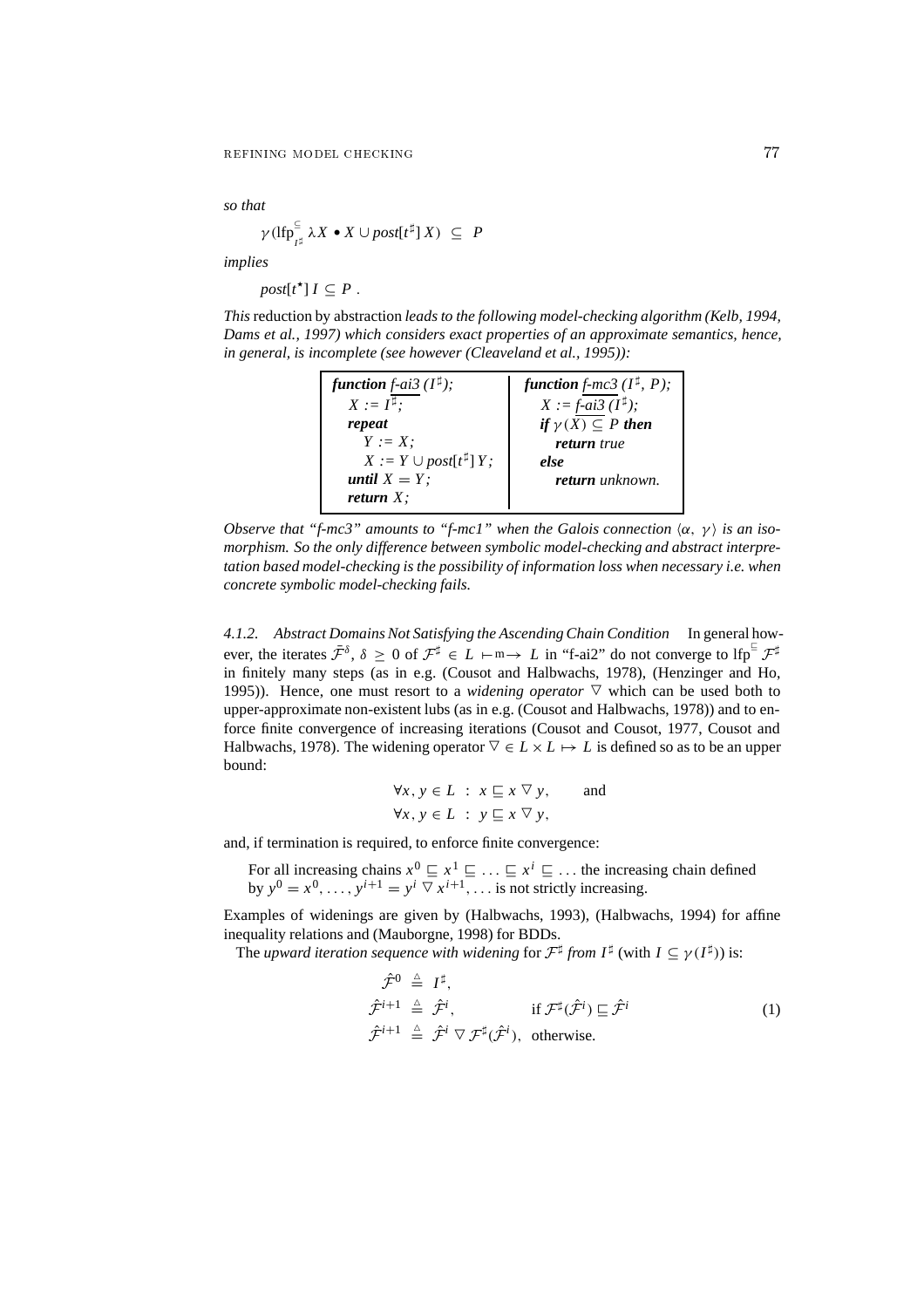$$
\mathrm{lfp}^{\sqsubseteq}\,\mathcal{F}^{\sharp}\ \sqsubseteq\ \hat{\mathcal{F}}\,.
$$

If  $\mathcal{F}^{\sharp}(\hat{\mathcal{F}}) \subset \hat{\mathcal{F}}$  and the iterates:

$$
\check{\mathcal{F}}^0 \triangleq \hat{\mathcal{F}},
$$
\n
$$
\check{\mathcal{F}}^{\delta+1} \triangleq \mathcal{F}^{\sharp}(\check{\mathcal{F}}^{\delta}), \text{ for successor ordinals}
$$
\n
$$
\check{\mathcal{F}}^{\lambda} \triangleq \prod_{\delta < \lambda} \check{\mathcal{F}}^{\delta}, \text{ for limit ordinals}
$$

do not finitely converge, we use a narrowing operator  $\triangle$  to speed up the convergence. A *narrowing operator*  $\Delta \in L \times L \mapsto L$  is defined such that:

$$
\forall x, y \in L : x \sqsubseteq y \Longrightarrow x \sqsubseteq x \triangle y \sqsubseteq y
$$

and, if termination is required, to enforce finite convergence:

For all decreasing chains  $x^0 \supseteq x^1 \supseteq ...$  the decreasing chain defined by  $y^0 =$  $x^0, \ldots, y^{i+1} = y^i \triangle x^{i+1}, \ldots$  is not strictly decreasing.

So, if  $\mathcal{F}^{\sharp}(X) = X \sqsubseteq \mathcal{F}(\hat{\mathcal{F}}) \sqsubseteq \hat{\mathcal{F}}$  then the *downward iteration sequence with narrowing* is defined by:

$$
\check{\mathcal{F}}^0 \triangleq \hat{\mathcal{F}},
$$
\n
$$
\check{\mathcal{F}}^{i+1} \triangleq \check{\mathcal{F}}^i,
$$
\nif  $\mathcal{F}^\sharp(\check{\mathcal{F}}^i) = \check{\mathcal{F}}^i,$ \n
$$
\check{\mathcal{F}}^{i+1} \triangleq \check{\mathcal{F}}^i \triangle \mathcal{F}^\sharp(\check{\mathcal{F}}^i), \text{ otherwise.}
$$
\n(2)

This downward iteration sequence is ultimately stationary and its limit  $\check{\mathcal{F}}$  is a sound upper approximation of the fixpoint which is better than the one  $\hat{\mathcal{F}}$  obtained by widening:

$$
X\ \sqsubseteq\ \check{\mathcal{F}}\ \sqsubseteq\ \hat{\mathcal{F}}
$$

In conclusion

lfp<sup> $\subseteq$ </sup>  $\mathcal{F}^{\sharp} \sqsubset \check{\mathcal{F}} \sqsubset \hat{\mathcal{F}}$ 

so that by monotony

post[
$$
t^*
$$
]  $I = \text{Ifp}^{\subseteq} \lambda X \cdot I \cup \text{post}[t] X \subseteq \gamma(\check{\mathcal{F}}) \subseteq \gamma(\hat{\mathcal{F}})$ .

It follows that we can choose the upper approximation  $D$  of post $[t^{\star}]$  *I* to be:

 $D \ \triangleq \ \gamma(\check{\mathcal{F}}) \ .$ 

ALGORITHM **5** *If the set*  $S^{\sharp}$  *of abstract states is infinite,*  $\langle \wp(S^{\sharp}), \subseteq \rangle$  *does not satisfies the ascending chain condition, so that, in general, "f-ai3" may not converge, converge too slowly or require too much memory. In such cases, rapid convergence can be enforced using widening/narrowing operators, as follows:*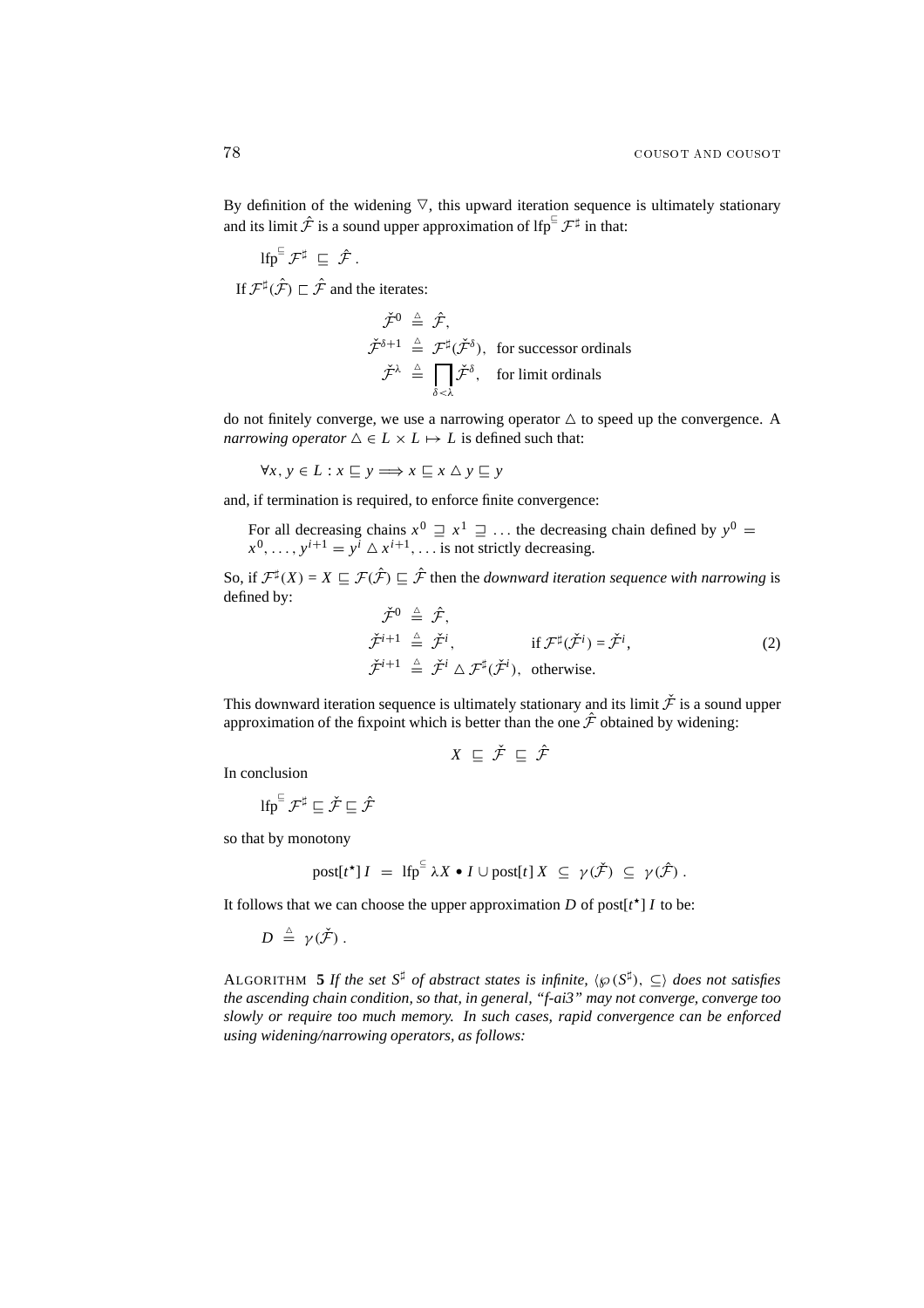| function $f$ -ai4 ( $I^{\sharp}$ );    | function f-mc4 $(I^{\sharp}, P)$ ; |
|----------------------------------------|------------------------------------|
| $X := I^{\sharp}$ :                    | $X := f$ -ai4 $(I^{\sharp})$ ;     |
| loop                                   | if $\gamma(X) \subseteq P$ then    |
| $Y := X$ :                             | return true                        |
| $X := post[t^{\sharp}] Y;$             | else                               |
| <i>exit if</i> $X \subseteq Y$ ;       | <b>return</b> unknown.             |
| $X := Y \nabla X$ :                    |                                    |
| repeat;                                |                                    |
| while $X \neq Y$ do                    |                                    |
| $Y := X$ :                             |                                    |
| $X := Y \triangle post[t^{\sharp}] Y;$ |                                    |
| od:                                    |                                    |
| return $X$ :                           |                                    |

*Observe that "f-mc4" amounts to "f-mc3" when the abstract domain satisfies the ascending chain condition in which case*  $\nabla = \Box$  *and the narrowing phase (with*  $\Delta = \Box$ ) *is not executed (since*  $X = Y$ ) hence is useless.

*Because the least fixpoint is overshot, it is no longer possible to anticipate the "unknown" result within the loops of "f-ai2" as was the case for "f-ai2" and "f-ai3".*

As already mentioned, the design of the abstract algebra  $\langle L, \sqsubseteq, \perp, \top, \sqcup, \sqcap, \vee, \vartriangle, f_1, \rangle$  $\ldots$ ,  $f_n$  and of the transformer  $\mathcal{F}^{\sharp}$  (usually composed out of the primitives  $f_1, \ldots, f_n$ ) by structural induction on the syntax of programs are problem dependent and will not be further considered here.

## *4.2. Backward Abstract Interpretation Based Model Checking*

Because  $\text{pre}[t] = \text{post}[t^{-1}]$ , the situation is similar for computing an upper approximation *A* of the backward collecting semantics pre $[t^*]$   $F = \text{Ifp}^{\subseteq} \lambda X \cdot F \cup \text{pre}[t] X$  using  $\mathcal{B}^{\sharp} \in L \mapsto A$  $m \rightarrow L$  such that  $\alpha \circ (\lambda X \bullet F \cup \text{pre}[t] X) \circ \gamma \sqsubseteq \mathcal{B}^{\sharp}$ , pointwise<sup>5</sup> (Cousot and Cousot, 1979).

ALGORITHM **6** *"b-mc1" can be abstracted using*  $\overline{P}^{\sharp}$  *such that*  $\alpha(-P) \subseteq \overline{P}^{\sharp}$  *and an abstract backward predicate transformer*  $B^{\sharp} \in L \mapsto m \rightarrow L$  *such that*  $\alpha \circ (\lambda X \bullet X \cup$  $pre[t] X$ ) ∘  $\gamma \sqsubseteq \mathcal{B}^{\sharp}$ .

| function <u>b-ai2</u> ( $\bar{P}^{\sharp}$ ); | function b-mc2 (1, $P^{\sharp}$ );    |
|-----------------------------------------------|---------------------------------------|
| $X := \bar{P}^{\sharp}$ :                     | $X := b$ -ai2 ( $\bar{P}^{\sharp}$ ); |
| repeat                                        | if $\gamma(X) \subseteq \neg I$ then  |
| $Y := X$ :                                    | return true                           |
| $X := \mathcal{B}^{\sharp}(Y);$               | else                                  |
| <i>until</i> $X = Y$ ;                        | <b>return</b> unknown.                |
| return $X$ :                                  |                                       |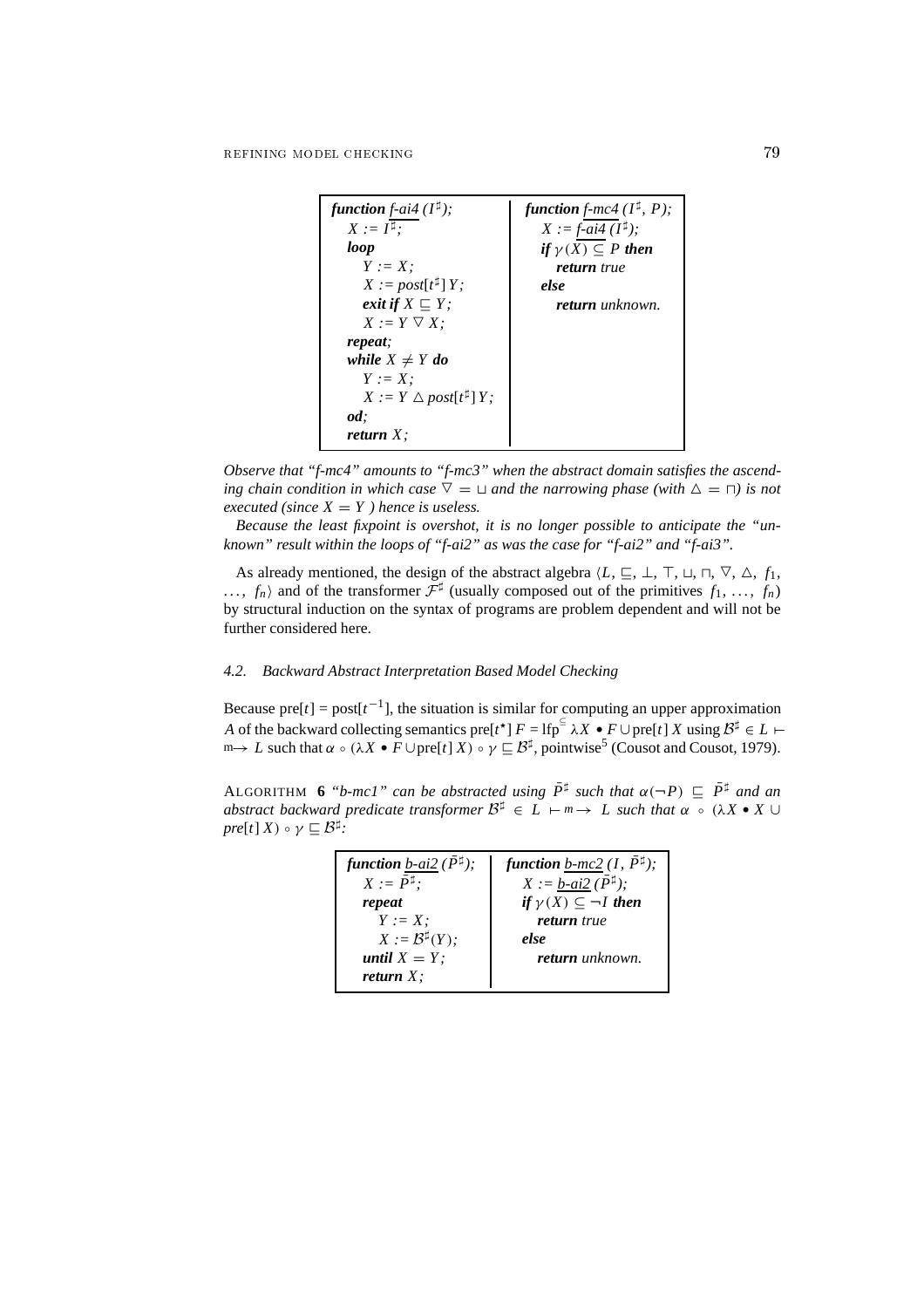ALGORITHM **7** *The abstraction of Example 4.1 and the conditions:*

$$
\alpha(\neg P) \subseteq \overline{P}^{\sharp},
$$
  

$$
\forall s, s' \in S : \langle s, s' \rangle \in t \Longrightarrow \langle h(s), h(s') \rangle \in t^{\sharp},
$$

*imply that:*

$$
\forall X \subseteq S : \alpha(X \cup pre[t] \, X) \subseteq \alpha(X) \cup pre[t^{\sharp}] \, \alpha(X),
$$

*which leads, by reduction by abstraction, to the following abstract version of the modelchecking procedure "b-mc1":*

| <b>function</b> $b$ -ai3 ( $\bar{P}^{\sharp}$ ); | function b-mc3 (1, $\bar{P}^{\sharp}$ ); |
|--------------------------------------------------|------------------------------------------|
| $X := \bar{P}^{\sharp}$ :                        | $X := b$ -ai3 ( $\bar{P}^{\sharp}$ );    |
| repeat                                           | if $\gamma(X) \subseteq \neg I$ then     |
| $Y := X$ :                                       | return true                              |
| $X := Y \cup pre[t^{\sharp}] Y;$                 | else                                     |
| until $X = Y$ ;                                  | <b>return</b> unknown.                   |
| return $X$ :                                     |                                          |

*Observe again that "b-mc3" amounts to "b-mc1" when the Galois connection*  $\langle \alpha, \gamma \rangle$  *is an isomorphism.*

For abstract domains not satisfying the ascending chain condition, one first uses an upward iteration sequence with widening converging to  $\hat{\mathcal{B}}$  followed by a downward iteration sequence with narrowing converging to  $\check{B}$  such that lfp<sup> $\Xi$ </sup>  $B^{\sharp} \sqsubseteq \check{B} \sqsubseteq \check{B}$  whence by monotony bequence with narrowing converging to *b* such that if  $p^* \sqsubseteq p \sqsubseteq p$  whence by monotony<br>pre[*t*\*]  $F = \text{If} p^{\subseteq} \lambda X \bullet F \cup \text{pref}[t]$   $X \subseteq \gamma(\check{\beta}) \subseteq \gamma(\hat{\beta})$ . It follows that we can choose the upper approximation *A* of pre[*t*<sup>\*</sup>] *F* to be  $A \stackrel{\triangle}{=} \gamma(\check{B})$ .

ALGORITHM **8** *The widening/narrowing based version of the abstract model checking algorithm of "b-mc3" is (the assignment "Over := true;" and "send(*...*)" command should be ignored at the moment, i.e. send(*...*) returns a void value):*

| function <u>b-ai4</u> ( $\bar{P}^{\sharp}$ ); | function b-mc4 $(I, \bar{P}^{\sharp})$ ; |
|-----------------------------------------------|------------------------------------------|
| $X := \bar{P}^{\sharp}$ :                     | $X := b$ -ai4 ( $\bar{P}^{\sharp}$ );    |
| loop                                          | if $\gamma(X) \subseteq \neg I$ then     |
| $Y := X$ :                                    | <b>return</b> true                       |
| $X := pre[t^{\sharp}] Y;$                     | else                                     |
| exit if $X \sqsubset Y$ :                     | <b>return</b> unknown.                   |
| $X := Y \nabla X$ :                           |                                          |
| repeat;                                       |                                          |
| $Over := true;$                               |                                          |
| while $X \neq Y$ do                           |                                          |
| send $(\gamma(X))$ ;                          |                                          |
| $Y := X$ :                                    |                                          |
| $X := Y \triangle pre[t^{\sharp}] Y;$         |                                          |
| od:                                           |                                          |
| return $X$ :                                  |                                          |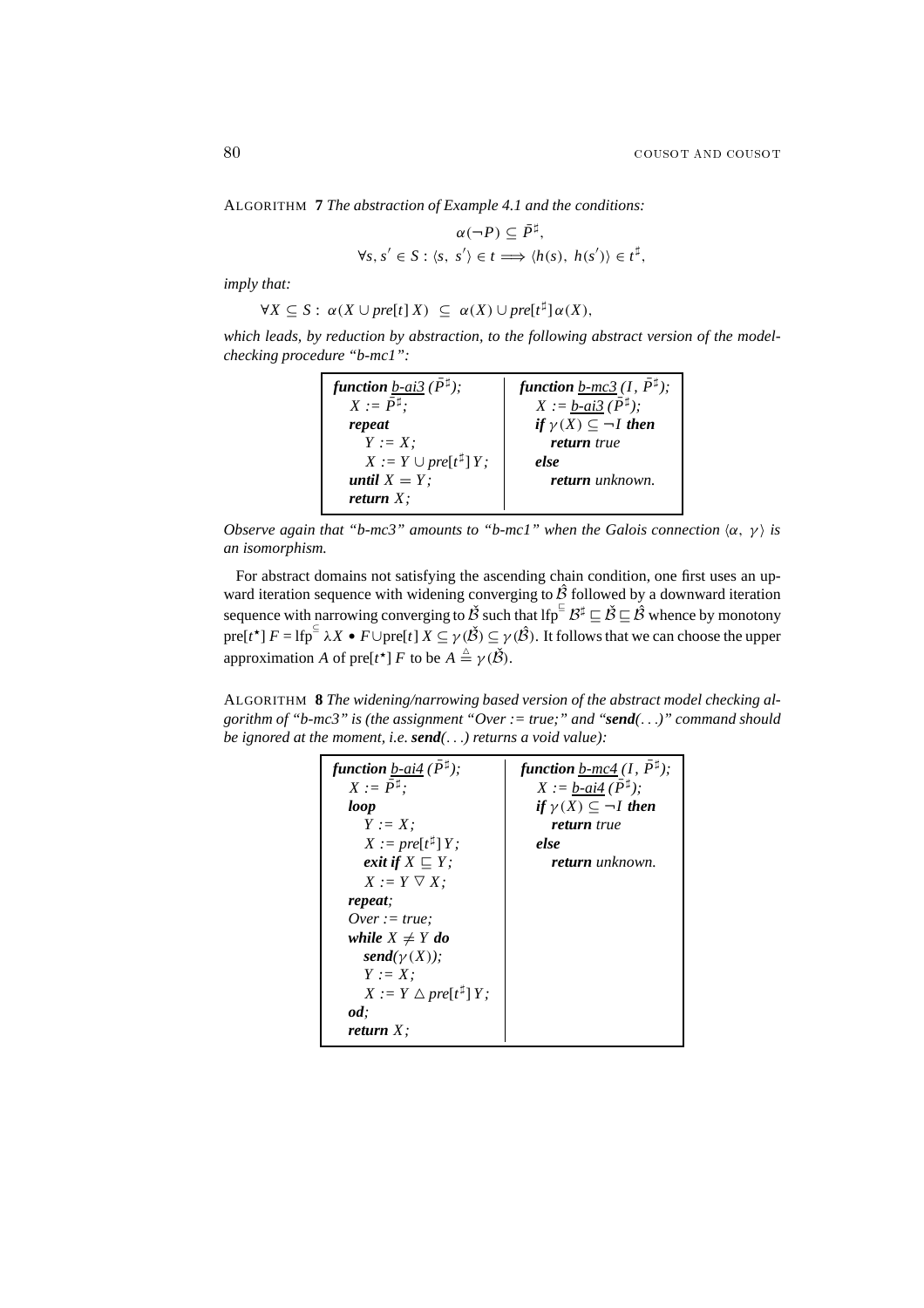*Observe again that "b-mc4" amounts to "b-mc3" when the abstract domain satisfies the ascending chain condition in which case*  $\nabla = \sqcup$  *and the narrowing phase (with*  $\Delta = \sqcap$ ) *is useless.* Exerve again that  $b$ -mc4 amounts to  $b$ -mc5 when the abstract aomain satisfies the cending chain condition in which case  $\nabla = \Box$  and the narrowing phase (with  $\Delta = \Box$ ) is reless.<br>The approximation of  $\widetilde{\text{post}}[t^{\star}] I$ 

yield dual abstract model-checking algorithms. .

## *4.3. Combining Forward and Backward Abstract Interpretation Based Model Checking*

Observe that "f-mc1" and "b-mc1" are equivalent<sup>6</sup> whereas, because of the abstraction, "fmc2" and "b-mc2", "f-mc3" and "b-mc3" as well as "f-mc4" and "b-mc4" are not and may produce different answers. One algorithm might produce an affirmative answer whereas the other might be inconclusive. Therefore it is natural to combine the forward and backward information<sup>7</sup>.

For that purpose, let us consider any sequence  $X^n$ ,  $n > 0$  defined simultaneously with  $A^n$ ,  $n \geq 0$  and  $D^n$ ,  $n \geq 0$  such that:

$$
- X^{0} \supseteq I,
$$
  
\n
$$
- \text{post}[t^{*}] X^{n} \subseteq D^{n},
$$
  
\n
$$
\text{pre}[t^{*}](D^{n} - P) \subseteq A^{n},
$$
  
\n
$$
X^{n+1} \supseteq X^{n} \cap A^{n},
$$

Let us call a state "safe" if all its descendants by *t* satisfy *P*. The  $X^n$ ,  $n \ge 0$  are (smaller and smaller) sets of unsafe (ideally initial) states. *D<sup>n</sup>* is an upper approximation of the descendants of  $X^n$ .  $A^n$  is an upper approximation of the ancestors of  $D^n$  not in  $P$ . THEOREM  $1 \forall n \geq 0 : post[t^{\star}](I - X^n) \subseteq P$ .

## **Proof:** This proof is by recurrence on *n*.

For  $X^0 \supseteq I$ , we have  $\text{post}[t^*](I - X^0) = \text{post}[t^*] \emptyset = \emptyset \subseteq P$ . Assume, by induction hypothesis, that  $post[t<sup>*</sup>](I - X<sup>n</sup>) \subseteq P$ . We have:

 $pre[t^{\star}](D^n - P) \subseteq A^n$  $\iff \neg A^n \subseteq \neg \text{pre}[t^*](D^n - P)$  by  $X \subseteq Y \iff \neg Y \subseteq \neg X$ ,  $\iff \neg A^n \subseteq \neg \text{pre}[t^*](D^n \cap (\neg P)) \text{ by def. } X - Y \stackrel{\triangle}{=} X \cap (\neg Y),$  $\iff \neg A^n \subseteq \neg \text{pref}(t^*)(D^n - P)$  by  $X \subseteq Y \iff \neg Y \subseteq \neg X$ ,<br>  $\iff \neg A^n \subseteq \neg \text{pref}(t^*](D^n \cap (\neg P))$  by def.  $X - Y \stackrel{\triangle}{=} X \cap (\neg Y)$ ,<br>  $\iff \neg A^n \subseteq \text{pref}(t^*)((\neg D^n) \cup P))$  since  $\neg(X \cap (\neg Y)) = \neg(X) \cup Y$ ,  $\iff$  post[ $t^{\star}$ ]( $\neg A^n$ )  $\subseteq$  ( $(\neg D^n) \cup P$ )) since  $\langle$ post[ $t^{\star}$ ],  $\widetilde{\text{pre}}[t^{\star}]$ } is a Galois  $Y \triangleq X \cap$ <br> $(Y \triangleq X)$ <br> $(\neg Y)) =$ <br> $*$ ], pre[*t* connection.

We then have:

$$
post[t*](I - Xn+1)
$$
  
\n
$$
\subseteq post[t*](I - (Xn \cap An))
$$
 since post[t<sup>\*</sup>] is monotonic,  
\n
$$
= post[t*][(I - Xn) \cup (I \cap (Xn - An)))
$$
  
\n
$$
= post[t*](I - Xn) \cup post[t*](I \cap (Xn - An))
$$
 since post[t<sup>\*</sup>] preserves lub,  
\n
$$
\subseteq P \cup post[t*](I \cap (Xn - An))
$$
 by induction hypothesis,  
\n
$$
\subseteq P \cup post[t*](Xn - An)
$$
 since post[t<sup>\*</sup>] is monotonic,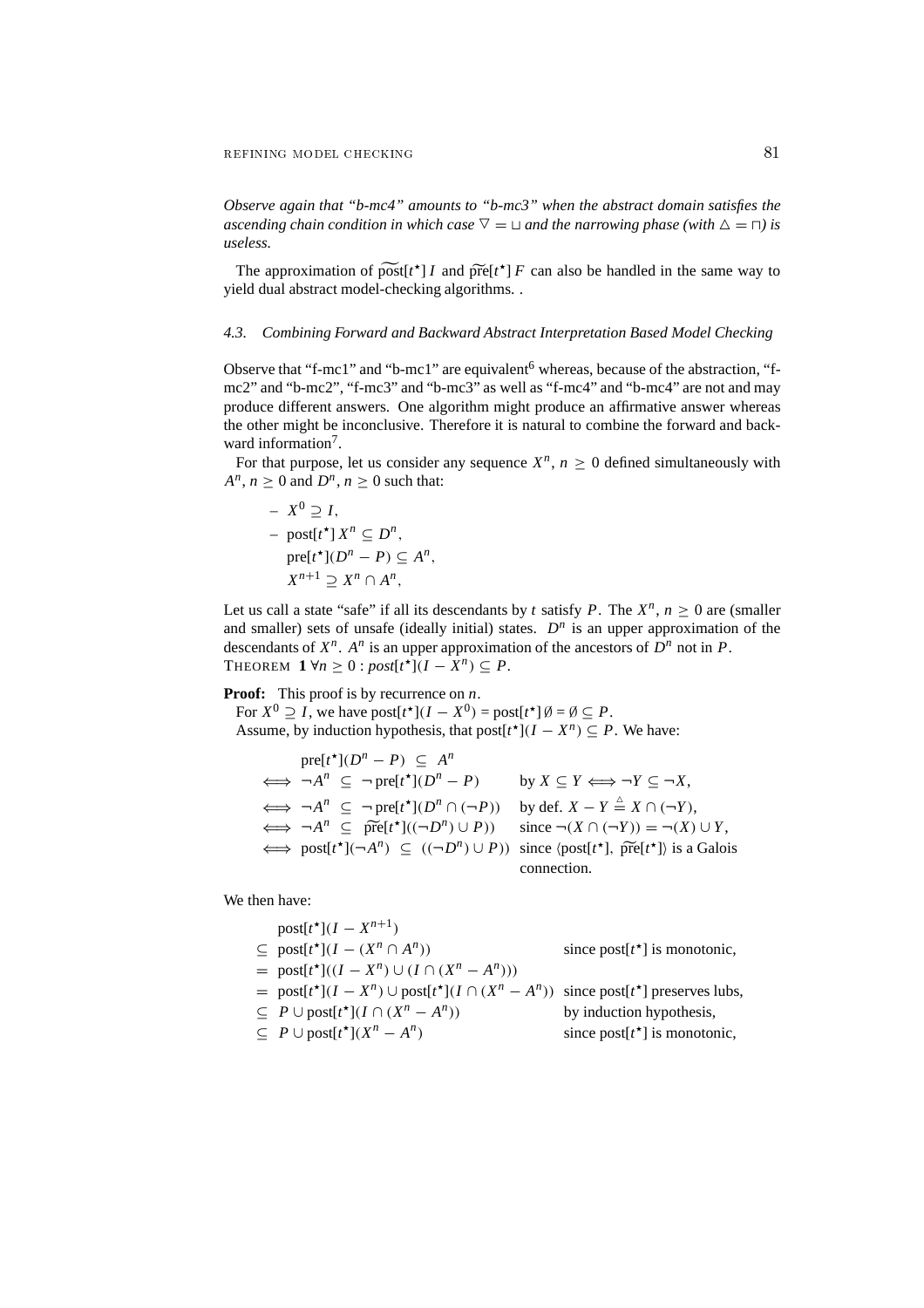$= P \cup \text{post}[t^{\star}]$  $J(X^n \cap (\neg A^n))$  by def.  $X - Y \stackrel{\triangle}{=} X \cap (\neg Y),$ ⊆ *P* ∪ (post[*t* ?] *X<sup>n</sup>* ∩ post[*t*  $\sum^{\star}$ ](¬*A<sup>n</sup>*)) since post[*t*<sup>\*</sup>] is monotonic, ⊆ *P* ∪ (*D<sup>n</sup>* ∩ post[*t* ? by hypothesis,  $\subset P \cup (D^n \cap ((\neg D^n) \cup P))$  by the above lemma,  $= P \cup (D^n \cap P)$  $= P$  since  $(D^n \cap P) \subseteq P$ .

COROLLARY **1** *If*  $\exists n \geq 0 : X^n \cap I = \emptyset$  *then post*[ $t^*$ ]  $I \subseteq P$ .

**Proof:** If  $X^n \cap I = \emptyset$  then  $I - X^n = I$  so  $\text{post}[t^*](I) \subseteq P$  by Theorem 1. ALGORITHM 9 Assuming that  $I^{\sharp}$ ,  $\bar{P}^{\sharp}$  and  $\bar{\bot}$  are respective abstractions of I,  $\neg P$  and Ø, *more precisely:*

$$
\alpha(I) \subseteq I^{\sharp}, \n\gamma(\bar{P}^{\sharp}) \supseteq \neg P, \n\text{and} \quad \gamma(\bot) = \emptyset,
$$
\n(3)

*this leads to the following abstract model-checking algorithm (where "f-ai5" and "b-ai5" are any one of the forward and backward abstract interpretation algorithms considered previously, such as "f-ai4" and "b-ai4"):*

function 
$$
\underline{mc5}(I^{\sharp}, \overline{P}^{\sharp});
$$
  
\n $Y := I^{\sharp};$   
\nrepeat  
\n $X := Y;$   
\n $D := f - ai5(X);$   
\n $A := \underline{b - ai5}(D \sqcap \overline{P}^{\sharp});$   
\n $Y := X \triangle A;$   
\nuntil  $X = Y;$   
\nif  $I^{\sharp} \sqcap X = \bot$  then  
\nreturn true  
\nelse  
\nreturn unknown.

THEOREM **2 (Correctness of the abstract model-checking algorithm "mc5")** *If* (3) holds and "<u>mc5</u>  $(I^{\sharp}, \bar{P}^{\sharp})$ " returns "true" then post[t\*]  $I \subseteq P$ .

**Proof:** We have  $I \subseteq \gamma(I^{\sharp})$  so  $X^{0} = \gamma(I^{\sharp}) \supseteq I$ .

At the *n*-th iteration of the loop, we let  $X^n = \gamma(X)$  so that  $D^n = \gamma(D) \supseteq \text{post}[t^*] X^n$  by correctness of the abstract interpretation function "f-ai5".  $\gamma$  preserves glbs, hence we have  $\gamma(D \cap \overline{P}^{\sharp}) = \gamma(D) \cap \gamma(\overline{P}^{\sharp}) \supseteq P^n \cap (\neg P)$  and pre[*t*\*]( $\gamma(D \cap \overline{P}^{\sharp}) \supseteq \gamma(A)$  by correctness of the abstract interpretation function "b-ai5" whence  $A^n = \gamma(A) \supseteq \text{pre}[t^*](D^n \cap (\neg P)$ by monotony. Moreover  $X^{n+1} = \gamma(Y) = \gamma(X \triangle A) \supseteq \gamma(X) \cap \gamma(A)$ .

By definition of the narrowing operation  $\triangle$ , the sequence of values of the variable *X* cannot be strictly  $\Box$ -decreasing so that the loop must terminate.

Upon termination, after *n* iterations, we have: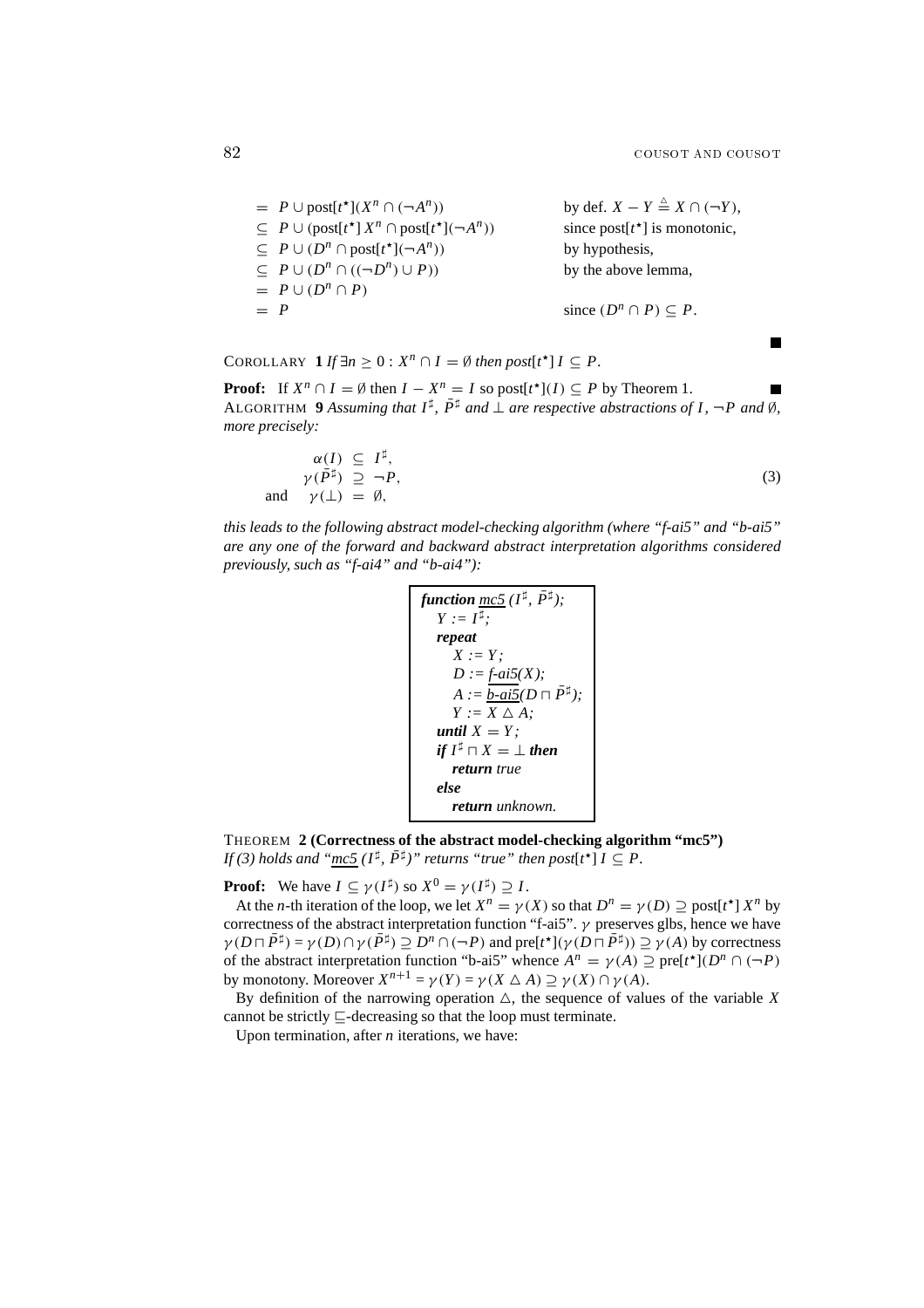$$
I^{\sharp} \sqcap X^{n} = \bot
$$
  
\n
$$
\implies \gamma(I^{\sharp} \sqcap X^{n}) = \gamma(\bot)
$$
  
\n
$$
\implies \gamma(I^{\sharp}) \cap \gamma(X^{n}) = \gamma(\bot) \text{ since } \gamma \text{ preserves lubs},
$$
  
\n
$$
\implies \gamma(I^{\sharp}) \cap \gamma(X^{n}) = \emptyset \qquad \text{by hypothesis } \gamma(\bot) = \emptyset,
$$
  
\n
$$
\implies I \cap \gamma(X^{n}) = \emptyset \qquad \text{by hypothesis } \alpha(I) \subseteq I^{\sharp} \iff I \subseteq \gamma(I^{\sharp}),
$$

proving, by Theorem 1, the correctness post $[t^{\star}] I \subseteq P$  of the abstract model-checking algorithm "mc5".

A possible improvement of "mc5" would be to initialize  $D^0$  to the supremum  $\top$  and to run in parallel the computations of

$$
D^{n+1} := \underline{\underline{\mathbf{f}}\text{-ai5}}(X^n)
$$
  
and 
$$
A^{n+1} := \underline{\underline{\mathbf{b}}\text{-ai5}}(D^n \sqcap \overline{P}^{\sharp}).
$$

If  $\gamma(D^1) \subset P$  then we can conclude positively (as would have done the forward algorithm "f-mc4"). If  $\gamma(A^1) \subseteq \neg I$  then we can also conclude positively (as would have done the backward algorithm "b-mc4"). Otherwise "mc5" cannot conclude on the first iteration (but in this case neither "f-mc4" nor "b-mc4" would be conclusive). If further iterations are needed to conclude then the result is obtained highly automatically whereas a manual adjustment of the abstraction would be needed for "f-mc4" or "b-mc4" to get the same result. Experience with abstract interpretation shows that a few iterates only are needed for convergence (typically 3, see e.g. (Bourdoncle, 1993)).

## **5. Combining Abstract Interpretation and Model Checking when Abstract Model Checking is Inadequate**

We now consider the verification of infinite state concurrent systems for which neither the exact symbolic nor the abstract model-checking algorithms are applicable.

#### *5.1. Verification Problems For Which Abstract Model Checking is Inadequate*

*5.1.1. Minimum Delay Problem* The *minimum delay problem* (see e.g. (Halbwachs, 1993)) for a transition system  $\langle S, t, I, F \rangle$  consists in computing the length  $\ell$  of (i.e. number of edges in) a shortest path from an initial state in *I* to a final state in *F*.

 $\ell \stackrel{\triangle}{=} \min\{n \mid \exists s \in I, s' \in F : \langle s, s' \rangle \in t^n\},\$ 

where the minimum min  $\emptyset$  of the empty set  $\emptyset$  is chosen to be infinity  $\infty$ :

 $\min \emptyset \triangleq \infty$ .

An example of transition system and corresponding minimum delays is given in Figure 3. The following model-checking *minimum delay algorithm* is due to (Campos et al., 1995):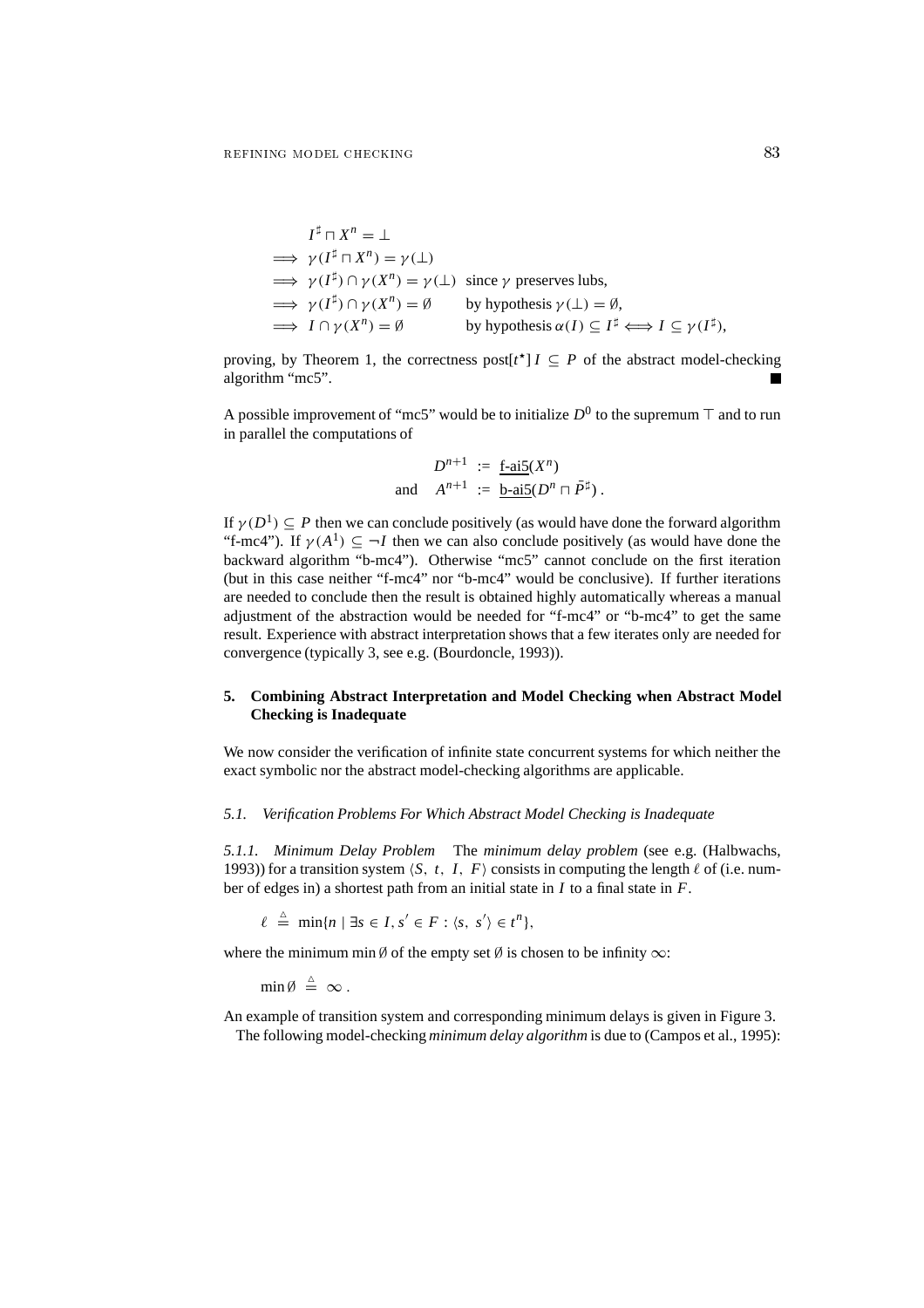

*Figure 4.* Execution trace of algorithm "minimum1"

```
function minimum1 (I, F);
R := I;
n := 0;stable := (R \cap F \neq \emptyset);
while ¬stable do
      R' := R \cup \text{post}[t] R;n := n + 1;stable := (R = R') \vee (R' \cap F \neq \emptyset);R := R';
od;
return if (R \cap F \neq \emptyset) then n else \infty.
```
An example of execution trace of the "minimum1" algorithm is given in Figure 4. In order to consider infinite state sets, it is necessary to enforce finite convergence. Abstract model-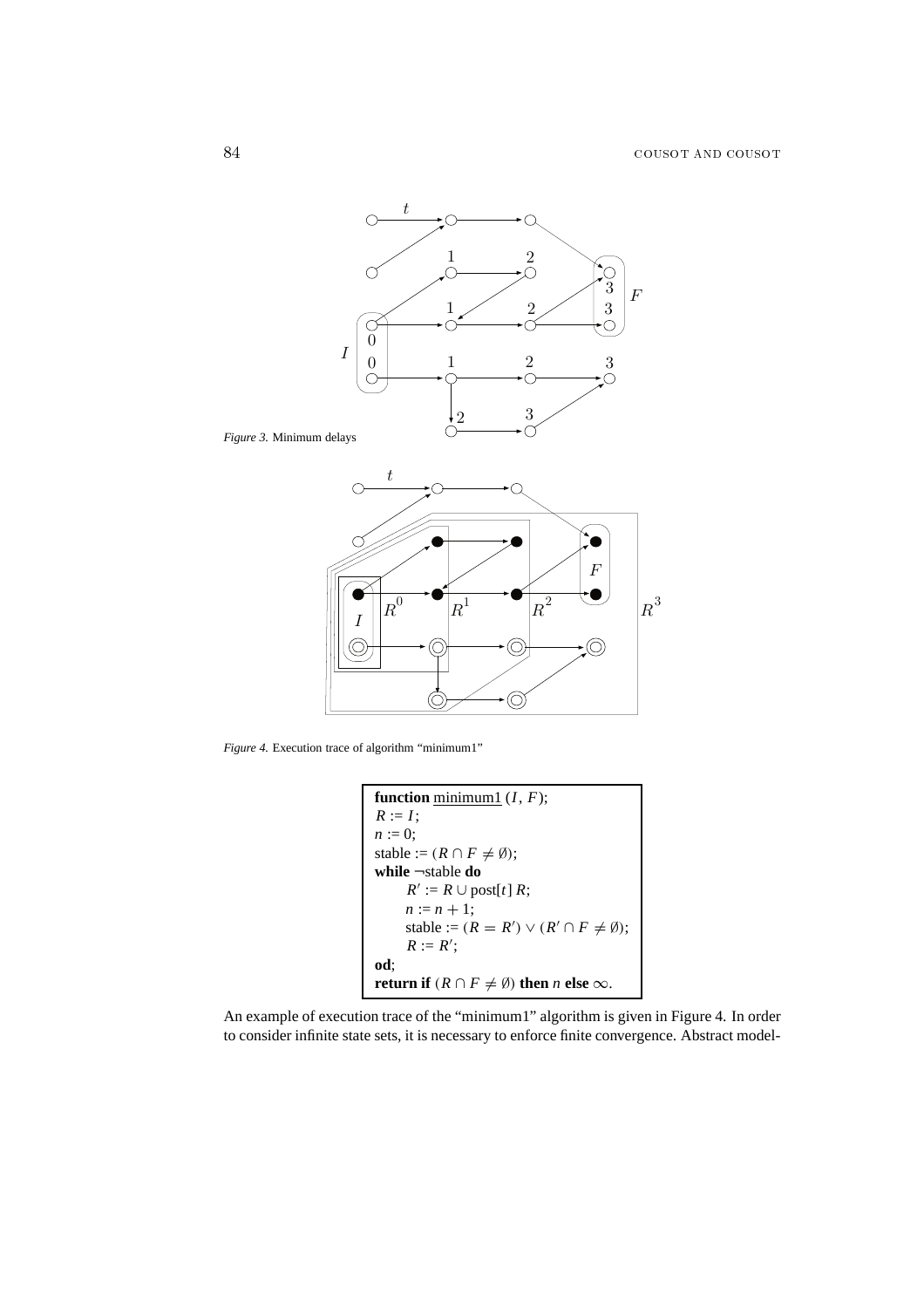checking techniques, with abstractions of transitions, are not applicable since they would either lead to erroneous results (unless a lower or upper bound of the minimum delay is acceptable) or state space reduction would be precluded<sup>8</sup>. Classical symbolic methods for speeding up model-checking algorithms such as BDDs to encode boolean formulas representing sets of states, the transition relation, and so on or "on-the-fly" property checking, without state graph generation are applicable in this case. However, there is a serious potential inefficiency problem because of useless exploration of dead-end states which are reachable but cannot lead to a final state. These dead-end states are marked  $\odot$  in Figure 4.

However, we can still use abstract interpretation to cut down the size of the modelchecking search space by determining, as shown in Section 4.1, a super-set *A* of the ancestors of the final states:

$$
\text{pre}[t^{\star}] F \subseteq A .
$$

The states in the set  $pre[t^{\star}]$  *F* of ancestors of the final states *F* are marked  $\bullet$  in Figure 5. This information can then be used to restrict the exploration of the transition graph for computing the minimum delay. The *revisited minimum delay algorithm* is now (the **receive**(...) commands should be ignored at the moment, i.e. **receive**(...) returns a void value):

```
function minimum2 (I, F);
R := I;
n := 0;
stable := (R \cap F \neq \emptyset);
while ¬stable do
      receive(A);
      R' := R \cup \left[ \left( \text{post}[t] \right) R \cap A \right]n := n + 1;stable := (R = R') \vee (R' \cap F \neq \emptyset);R := R';
od;
return if (R ∩ F ≠ ∅) then n else ∞.
```
A trace of this algorithm "minimum2" is given in Figure 5.

- Observe that:
- any upper-approximate solution pre $[t^{\star}]$  *F* ⊆ *A* can be used in algorithm "minimum2";
- the upper approximation *A* of pre $[t^{\star}]$  *F* which is used in the loop can be different at each iteration; and
- in the worst possible case, when the analysis by abstract interpretation is totally unfruitful, we have  $A = S$  in which case algorithm "minimum2" simply amounts to algorithm "minimum1".

*5.1.2. Maximum Delay Problem* The *maximum delay problem* consists in computing the length *m* of (i.e. number of edges in) a longest path from an initial state in *I* to a final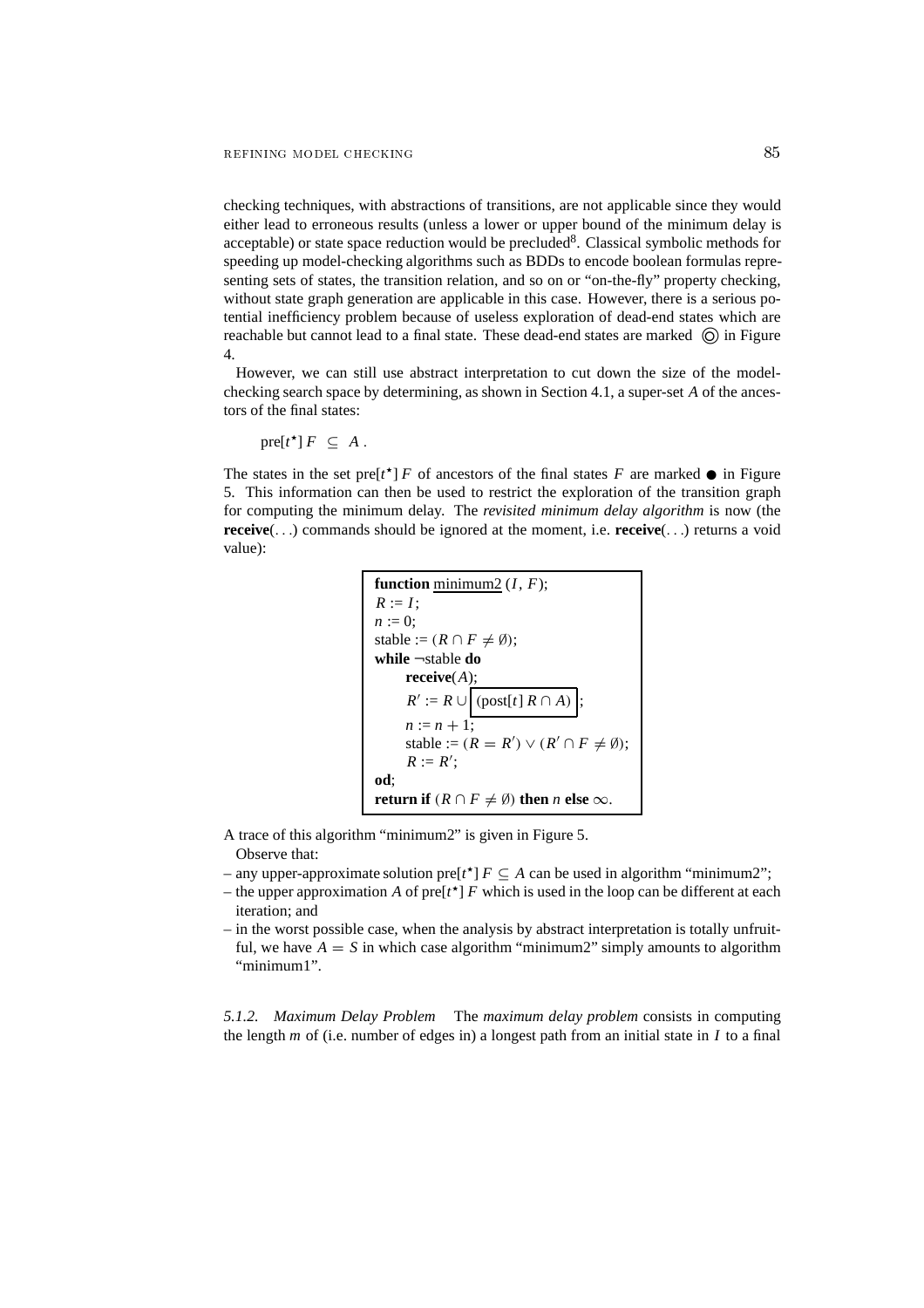

*Figure 5.* Execution trace of algorithm "minimum2"



*Figure 6.* Maximum delays

state in *F*:

$$
m \stackrel{\triangle}{=} \max\{n \mid \exists s \in I, s' \in F : \langle s, s' \rangle \in (\neg F \mid t)^n\},\
$$

where the left-restriction  $\neg F \rvert t$  of a relation  $t$  to  $\neg F \subseteq S$  has been defined as  $\{\langle s, s' \rangle \in S\}$ *t* | *s*  $\notin$  *F*} and the maximum max N of the set N of natural numbers is chosen to be infinity ∞:

 $\max \mathbb{N} \triangleq \infty$ .

An example of maximum delays is given in Figure 6. The following *maximum delay algorithm* has been proposed by (Campos et al., 1995):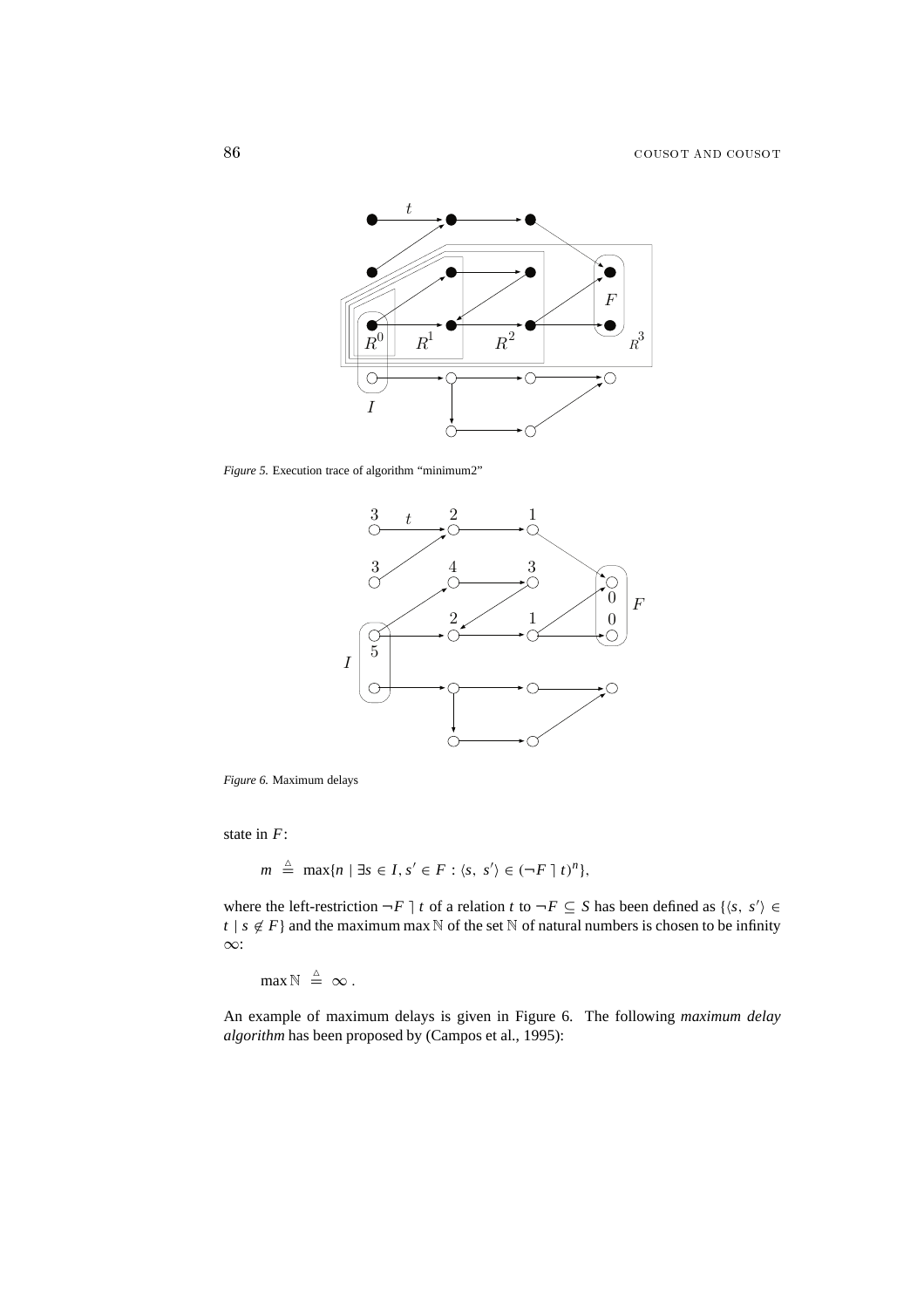

*Figure 7.* Execution trace of the "maximum1" algorithm

**function** maximum1  $(I, F)$ ;  $R' := S$ ;  $n := 0$ ;  $R := (S - F);$ **while**  $(R \neq R' \land R \cap I \neq \emptyset)$  **do**  $R' := R$ ;  $n := n + 1$ ;  $R := \text{pre}[t]$   $R' \cap (S - F);$ **od**; *return if*  $(R' = R)$  **then**  $\infty$  **else** *n*.

An example of an execution trace of the "maximum1" algorithm is given in Figure 7.

Although this is left unspecified by (Campos et al., 1995), the correctness of this "maximum1" delay algorithm relies on several hypotheses. First the sets of initial states *I* and final states *F* must be nonempty and disjoint. Second, there exists at least one path from some initial state to some final state. Third, there is no path starting from an initial state, ending in a blocking state (with no successor by the transition relation) never passing through a final state. Fourth and finally, there is no infinite or endless cyclic path starting from an initial state and never passing through a final state. If one of these hypotheses is not satisfied, the algorithm maximum1 returns an upper bound of the maximal path length.

Once again abstraction of the transition system would also provide an upper bound of the maximal path length hence would be incorrect. Exact symbolic methods have a potentially serious inefficiency problem because of useless exploration of dead-end states (marked  $\circ$  in Figure 7) which are not reachable from initial states or cannot lead to a final state. Observe that partial-order methods (Valmari, 1993), which are based on the fact that in concurrent systems, the total effect of a set of actions is often independent of the order in which the actions are taken, would locally reduce the number of considered paths, but would not perform a global elimination of the remaining paths that are useless for the verification.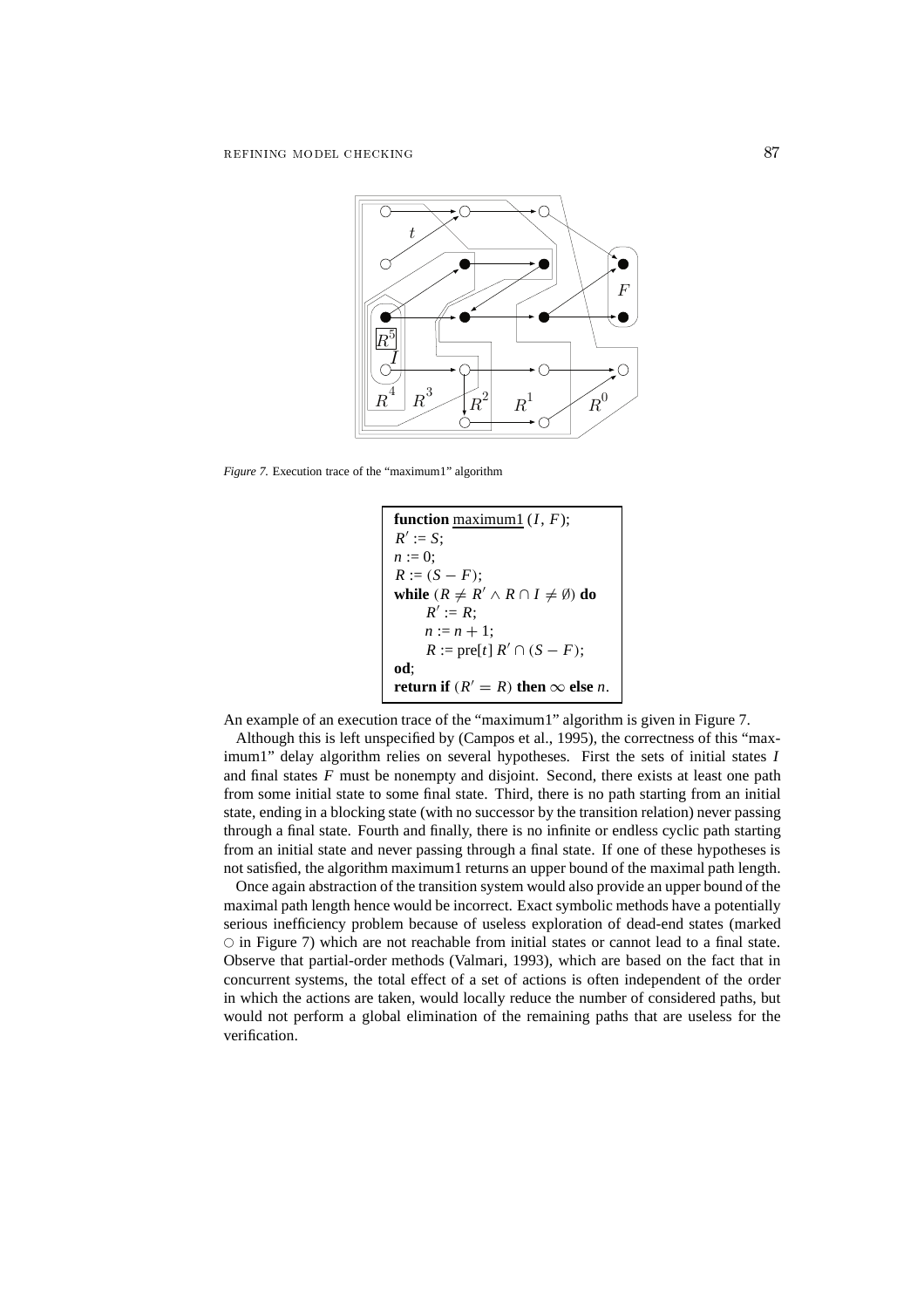

*Figure 8.* Execution trace of the "maximum2" algorithm

Once again an automatic analysis by abstract interpretation can determine a super-set *U* of the descendants of the initial states *I* which are ancestors of the final states *F* (the principle of determination of *U* by abstract interpretation will be precisely defined in Section 5.2):

$$
U \supseteq \text{post}[t^{\star}] I \cap \text{pre}[t^{\star}] F,
$$
  
= {s |  $\exists s' \in I, s'' \in F : \langle s', s \rangle \in t^{\star} \wedge \langle s, s'' \rangle \in t^{\star} }.$ 

The states in the set of descendants of the initial states *I* which are ancestors of the final states  $F$  are marked  $\bullet$  in Figures 7 and 8. This leads to a *revisited maximum delay algorithm*, as follows (the **receive**(...) commands should be ignored at the moment, i.e. **receive**(...) returns a void value):

function maximum2 
$$
(I, F)
$$
;  
\n $R' := S$ ;  
\n $n := 0$ ;  
\n**receive** $(U)$ ;  
\n $R := \boxed{(U - F)}$ ;  
\n**while**  $(R \neq R' \land R \cap I \neq \emptyset)$  **do**  
\n $R' := R$ ;  
\n $n := n + 1$ ;  
\n**receive** $(U)$ ;  
\n $R := \text{pre}[t] R' \cap \boxed{(U - F)}$ ;  
\n**od**;  
\n**return if**  $(R' = R)$  **then**  $\infty$  **else** *n*.

An example of execution trace of the "maximum2" algorithm is given in Figure 8.

Observe that any upper-approximation  $post[t^{\star}] I \cap pre[t^{\star}] F \subseteq U$  of the descendants of the initial states  $I$  which are ancestors of the final states  $F$  is correct, since in the worst possible case, when  $U = S$ , algorithm "maximum2" simply amounts to "maximum1". Moreover, a different upper approximation *U* of post[ $t^{\star}$ ]  $I \cap \text{pre}[t^{\star}]$   $F$  can be used at each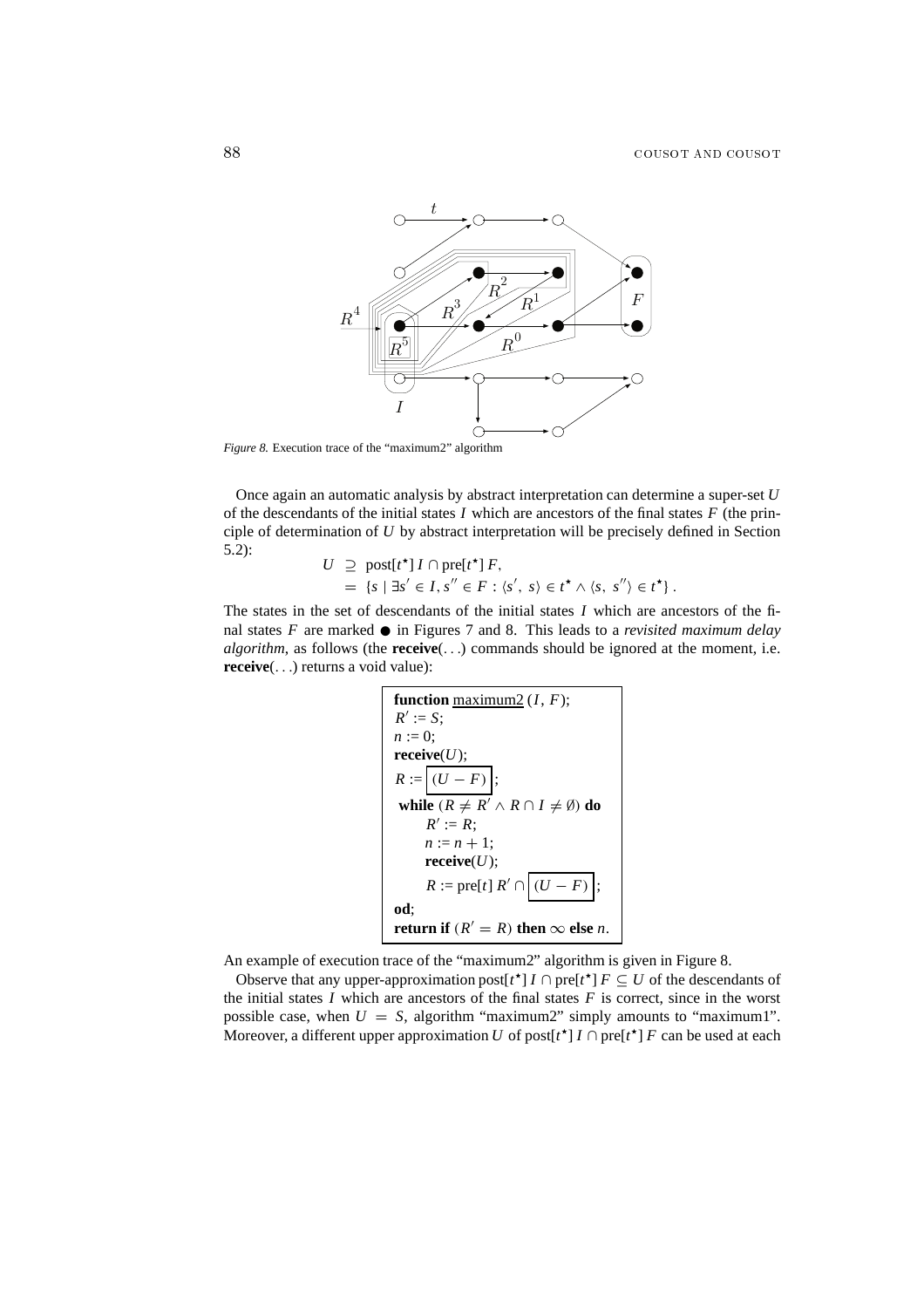$- \cdot \cdot \cdot$ 

iteration in the loop. Notice also that this restriction idea applies both to exhaustive and on-the-fly state space exploration techniques.

In the case of symbolic model-checking, say with BDDs (or polyhedron or set of polyhedra), the intersection pre[*t*]  $R' \cap (U - F)$  may be a BDD (or polyhedron or set of polyhedra) of much greater size than  $pre[t]$   $R'$ , although it describes a smaller set of states. In this case, the computation of the intersection is not mandatory, the information being still useful for simplifying the BDD (or polyhedra), e.g. by pruning, in order to reduce its size. Several such operators have been suggested such as the *cofactor* (Touati et al., 1990), *constrain* (Coudert, Berthet, and Madre, 1990) or *restrict* (Coudert, Madre, and Berthet, 1990) operators on BDDs and the *polyhedron simplification* of (Halbwachs and Raymond, 1996).

#### *5.2. Combining Forward and Backward Analysis by Abstract Interpretation*

We are left with the problem of computing an upper-approximation of post[ $t^{\star}$ ] *I*∩pre[ $t^{\star}$ ] *F*. We are left with the problem of computing an upper-approximation of post[ $t^*$ ] *I*  $\cap$ pre[ $t^*$ ] *F*.<br>We use an upper-abstraction  $\mathcal{F}^{\sharp} = \lambda X \bullet I^{\sharp} \sqcup \text{post}[t^{\sharp}] X$  of  $\lambda X \bullet I \cup \text{post}[t] X$  so as to compute an abstraction  $\check{\mathcal{F}} = \underline{\mathbf{f}}$ -ai4 ( $I^{\sharp}$ ) of post[ $t^{\star}$ ] *I*, as defined in Section 4.1.2. The same compute an abstraction  $\mathcal{F} = \underline{\text{1-} \text{ and } (I^*)}$  of post[ $t^*$ ] *I*, as defined in Section 4.1.2. The same way, using an upper-abstraction  $\mathcal{B}^{\sharp} = \lambda Y \cdot \text{per}[\tau^{\sharp}] Y \sqcup F^{\sharp}$  of  $\lambda Y \cdot \text{per}[\tau] Y \cup F$ , we can compute an abstraction  $\check{B} = \underline{b \cdot ai4}$  ( $F^{\sharp}$ ) of pre[ $t^{\star}$ ] *F*, as defined in Section 4.2. We then have the trivial solution post[ $t^{\star}$ ]  $I \cap \text{pre}[t^{\star}]$   $F \subseteq \gamma(\check{\mathcal{F}} \cap \check{\mathcal{B}})$ .

This can be improved using the following approximation sequence which limit is always more precise than or equal to  $\check{\mathcal{F}} \cap \check{\mathcal{B}}$  (Cousot, 1978, Cousot and Cousot, 1992a):

- $-\dot{U}^0$  is the limit of the upward iteration sequence with widening (1) for the function  $\mathcal{F}^{\sharp}$  and  $\ddot{U}^{0}$  is the limit of the corresponding downward iteration sequence with narrowing $9(2)$ ;
- $-\dot{U}^{2n+1}$  is the limit of the upper upward iteration sequence with widening for  $\lambda X \bullet (\ddot{U}^{2n} \cap$  $\mathcal{F}^{\sharp}(X)$ ) and  $\ddot{U}^{2n+1}$  is the limit of the corresponding downward iteration sequence with narrowing;
- $-\dot{U}^{2n+2}$  is the limit of the upward iteration sequence with widening for the function  $\lambda X \bullet (\ddot{U}^{2n+1} \sqcap \mathcal{B}^{\sharp}(X))$  and  $\ddot{U}^{2n+2}$  is the limit of the corresponding downward iteration sequence with narrowing.

Observe that the sequence  $\dot{U}^0$ ,  $\ddot{U}^0$ ,  $\ddot{U}^1$ ,  $\ddot{U}^1$ ,  $\cdots$ ,  $\dot{U}^{2n}$ ,  $\ddot{U}^{2n+1}$ ,  $\ddot{U}^{2n+1}$ ,  $\cdots$  is a descending chain and the concretization of any element in this sequence is a ⊂-upper approximation of  $post[t^{\star}] I \cap pre[t^{\star}] F$ .

Observe that if no abstraction is performed (that is  $\mathcal{F}^{\sharp} = \lambda X \bullet I \cup \text{post}[t] X$ ,  $\mathcal{B}^{\sharp} =$ Observe that if no abstraction is performed (that is  $\mathcal{F}^{\mu} = \lambda X \cdot I \cup \text{post}[t] X$ ,  $\mathcal{B}^{\mu} = \lambda Y \cdot \text{pre}[t] Y \cup F$ ,  $\nabla = \cup$ ,  $\Delta = \cap$ ) and the set of states is finite then  $\dot{U}^{0} = \dot{U}^{0} = \text{post}[t^{\star}] I$ and  $\hat{U}^1 = \hat{U}^1$  = post[ $t^*$ ]  $I \cap \text{pre}[t^*]$  *F*. So in this particular case, convergence to the exact solution is immediate. However in general the abstraction introduces a loss of information and the additional computational work of computing the limit of the sequence  $\dot{U}^i$ ,  $\ddot{U}^i$ ,  $i > 0$  is justified by the improved precision.

EXAMPLE: The same phenomenon appears in abstract model-checking algorithm "mc5", where the computation of  $A := b$ -ai5( $D \square \overline{P}^{\sharp}$ ) will be more precise when intersecting with *D*. The same way, the computation of  $D := f - a$  is  $(X)$  can use an abstract intersection  $\neg$  with *A*, initially  $\top = \alpha(S)$ .  $\Box$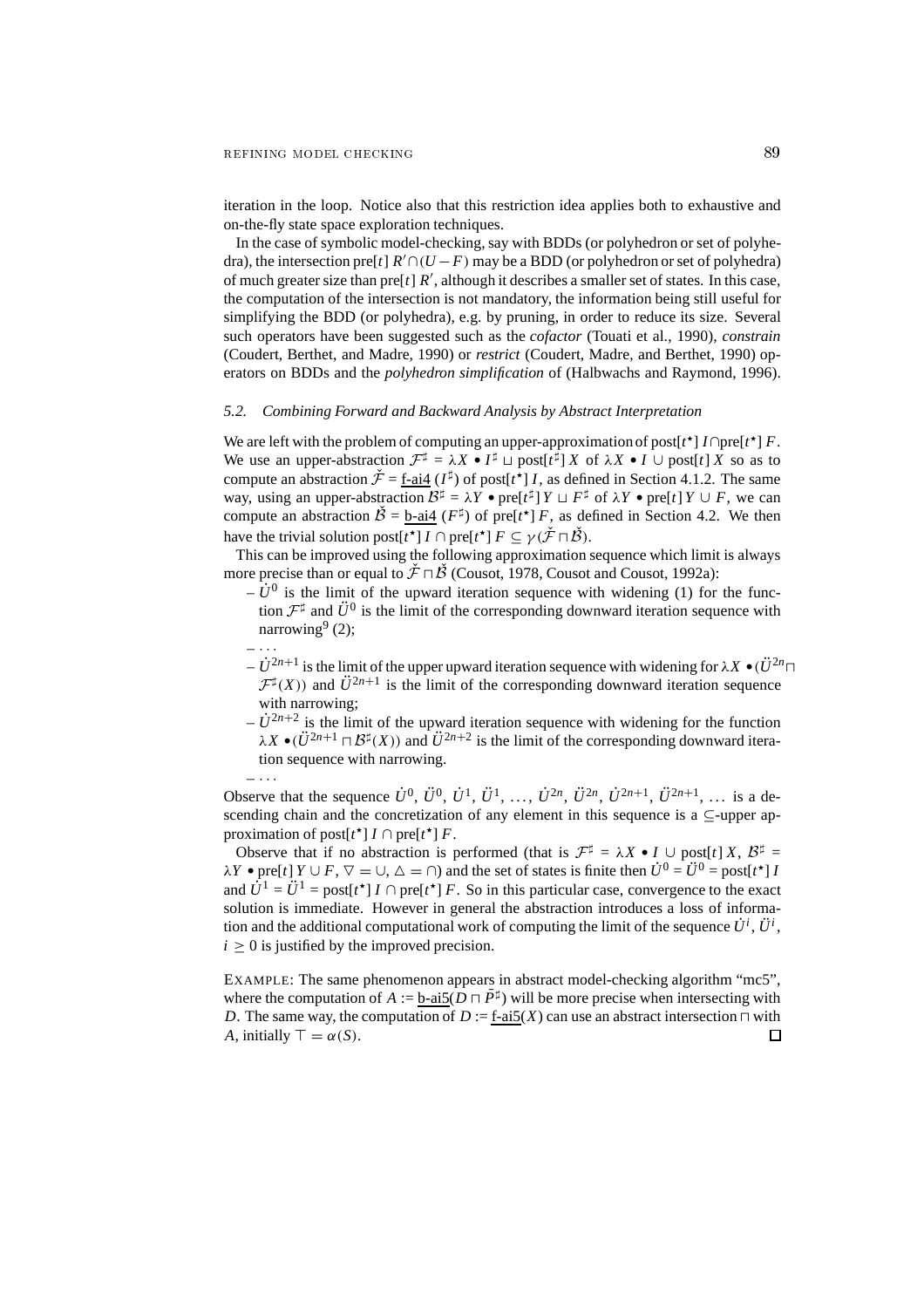ALGORITHM **10** *The concretization of the result of "ai6" below is a*  $\sqsubseteq$ -upper approxima*tion of post*[ $t^{\star}$ ]  $I \cap pre[t^{\star}]$  *F.* We use a global counter  $n \geq 0$  so as to indicate by comments  ${\{\dot{U}^{2n} = \ldots\}}$ *,*  ${\{\ddot{U}^{2n} = \ldots\}}$ *,*  ${\{\dot{U}^{2n+1} = \ldots\}}$  *and*  ${\{\ddot{U}^{2n+1} = \ldots\}}$  *how and when the elements* of the sequence  $\dot{U}^0$ ,  $\ddot{U}^1$ ,  $\ddot{U}^1$ ,  $\ddot{U}^1$ , ...,  $\dot{U}^{2n}$ ,  $\ddot{U}^{2n}$ ,  $\dot{U}^{2n+1}$ ,  $\dddot{U}^{2n+1}$ , ... have been computed. *The corresponding send(*...*) commands should be ignored at the moment, i.e. send(*...*) returns a void value.*

| function $f$ -ai $6(A)$ ;                 | function $b$ -ai $($ $D)$ ;              | function $ai6$ ();        |
|-------------------------------------------|------------------------------------------|---------------------------|
| $X := \perp$ :                            | $X := \perp$ :                           | $D := \top$ :             |
| loop                                      | loop                                     | $A := \top$ :             |
| $Y := X$ :                                | $Y := X$ :                               | $n := 0$ ;                |
| $X := \mathcal{F}^{\sharp}(Y) \sqcap A$ ; | $X := \mathcal{B}^{\sharp}(Y) \sqcap D;$ | repeat                    |
| exit if $X \sqsubset Y$                   | exit if $X \sqsubset Y$                  | $D := f - ai6(A);$        |
| $X := (Y \nabla X) \sqcap A$ ;            | $X := (Y \nabla X) \sqcap D$ ;           | $\{\ddot{U}^{2n} = D\}$   |
| <i>forever:</i>                           | <i>forever:</i>                          | send $(\gamma(D))$ ;      |
| $\{\dot{U}^{2n} = Y\}$                    | $\{\dot{U}^{2n+1} = Y\}$                 | $A := b$ -ai $($ D $);$   |
| send $(\gamma(Y))$ ;                      | send $(\gamma(Y))$ %                     | $\{\ddot{U}^{2n+1} = A\}$ |
| while $X \neq Y$ do                       | while $X \neq Y$ do                      | send $(\gamma(A))$ ;      |
| $Y := X$ :                                | $Y := X$ :                               | $n := n + 1$ ;            |
| $X := \mathcal{F}^{\sharp}(Y) \sqcap A$ ; | $X := \mathcal{B}^{\sharp}(Y) \sqcap D;$ | until $A = D$ ;           |
| $X := (Y \triangle X) \sqcap A$ ;         | $X := (Y \triangle X) \sqcap D$ ;        | return $\gamma(A)$ .      |
| od:                                       | od:                                      |                           |
| return X.                                 | return X.                                |                           |

*Observe that if the lattice L does not satisfy the descending chain condition*  $(DCC)^{10}$ *, this approximation sequence may be infinite. We can enforce finite convergence using a narrowing as suggested in (Cousot, 1978, Cousot and Cousot, 1992a) ("A := b-ai6 (D);" being replaced by "A :=*  $D \triangle b$ *-ai6 (D);"*).

We are now in position to explain how the verification by model-checking can interact with the analysis of the system by abstract interpretation. The general idea is to improve the efficiency of symbolic model-checking algorithms for verifying systems by using properties of the system that can be automatically inferred by abstract interpretation.

## *5.3. Sequential Combination of Abstract Interpretation and Model Checking*

A simple interaction of an analysis of the system by abstract interpretation with a verification by model-checking algorithm "maximum2" consists in first running "ai6" so as to get an upper-approximation " $U = \underline{\text{ai6}}$  ()" of post[ $t^*$ ]  $I \cap \text{pre}[t^*]$   $F$  which is then used in "maximum2". The benefit is that the state space to be searched can be reduced to a finite set (else "maximum2" fails anyway). The inconvenience is the additional cost of the preliminary analysis.

## *5.4. Parallel Combination of Abstract Interpretation and Model Checking*

*5.4.1. Maximum Delay Problem* This untimeliness can be remedied by running the abstract interpretation and model-checking algorithms in parallel. Intermediate abstract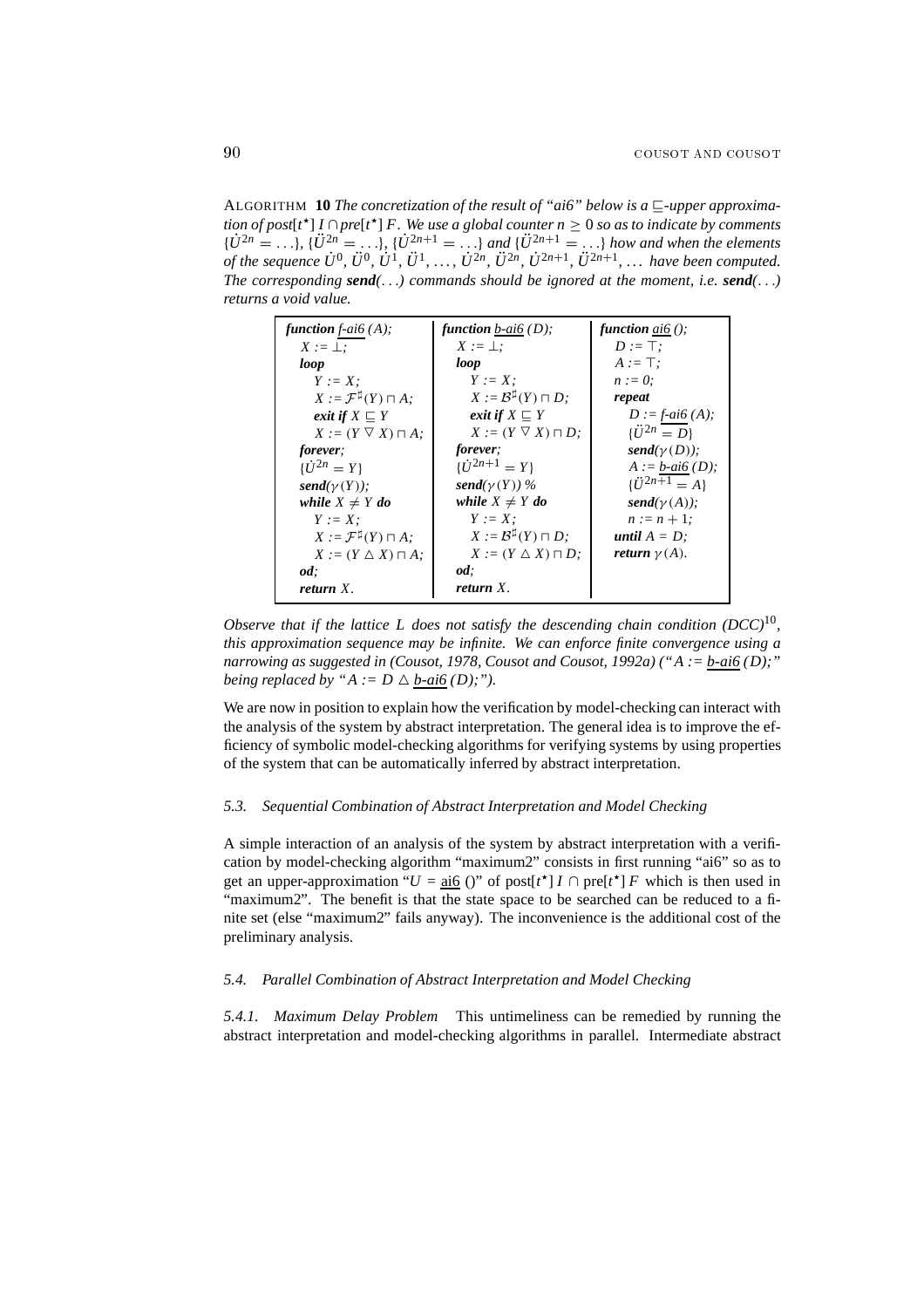interpretation results can be used, as they become available, to reduce the size of the state space to be explored during parallel model-checking. The parallel algorithm is then: ALGORITHM **11**

 $\left[\underline{\text{ai6}}\left(\right) \parallel \underline{\text{maximum2}}\left(I, F\right)\right]$ 

The semantics of the "*send*(V);" and "*receive*(U);" commands is that of an asyn*chronous one-place buffered communication where the buffer is initialized to the supremum*  $\top = \alpha(S)$ , "*send*(V);" *replaces the current value of the buffer with V while* " *receive(U);" assigns to U the current value of the buffer which is left unchanged.*

*So execution of algorithm "maximum2" is started in parallel with the computation of the upper approximation sequence*  $\top$ ,  $\dot{U}^0$ ,  $\ddot{U}^0$ , ...,  $\dot{U}^{2n}$ ,  $\ddot{U}^{2n}$ ,  $\dot{U}^{2n+1}$ ,  $\ddot{U}^{2n+1}$ , ...,  $\ddot{At}$ *each iteration of the main loop in "*maximum2*", one can chose U as the element in this sequence which is currently available*11*. A double-buffering system can be considered to minimize the mutually exclusive accesses to read and write the shared buffer. Then there is no synchronization cost since the parallel computation is completely asynchronous. This computation should be stopped as soon as the execution of "*maximum2*" terminates.*

Finally, it should be observed that initially the model-checking algorithm manipulates small sets while the information  $\top \sqsupseteq \dot{U}^0 \sqsupseteq \dot{U}^0 \sqsupseteq \ldots$  provided by abstract interpretation is rough. While the parallel computations go on, the model-checking algorithm manipulates larger and larger sets while the information *U* provided by abstract interpretation  $\dots \supseteq$  $\ddot{U}^{2n} \equiv \ddot{U}^{2n} \equiv \ddot{U}^{2n+1} \equiv \ddot{U}^{2n+1} \equiv \dots$  is more and more precise, so that the restriction is more efficient. It follows that the parallel strategy is adequate since the precise information will be available when most strongly needed.

*5.4.2. Minimum Delay Problem* In the case of algorithm "minimum2", the first iterates  $\hat{\mathcal{B}}^0 = \emptyset$ ,  $\hat{\mathcal{B}}^1$ , ... of the upward iteration sequence with widening for  $\mathcal{B}^{\sharp} = \lambda X \bullet F^{\sharp} \sqcup$ pre $[t^{\sharp}]$  *X* are not upper approximations of pre $[t^{\star}]$  *F*. It follows that one has to choose  $\hat{A} = S$  while waiting for their limit  $\hat{B}$  to be computed. Once available, one can use the iterates  $\check{\mathcal{B}}^0 = \hat{\mathcal{B}}, \check{\mathcal{B}}^1, \ldots$  of the corresponding downward iteration sequence with narrowing as successive values of *A* in "minimum2" (where the assignment "Over := true;" should be ignored in "b-ai4"):

ALGORITHM **12**

 $\left[\begin{array}{cc} \frac{b-\alpha i}{4}(\alpha(F)) & \frac{minimm2}{2}(I, F) \end{array}\right]$ 

However, while waiting for  $\hat{\beta}$  to be available, the successive values of *A* can be chosen as the downward iterates for the greatest fixpoint  $gfp^E B^{\sharp}$  since they are all upper approximations of lfp<sup> $\equiv$ </sup>  $\mathcal{B}^{\sharp}$  and more precise than *S*: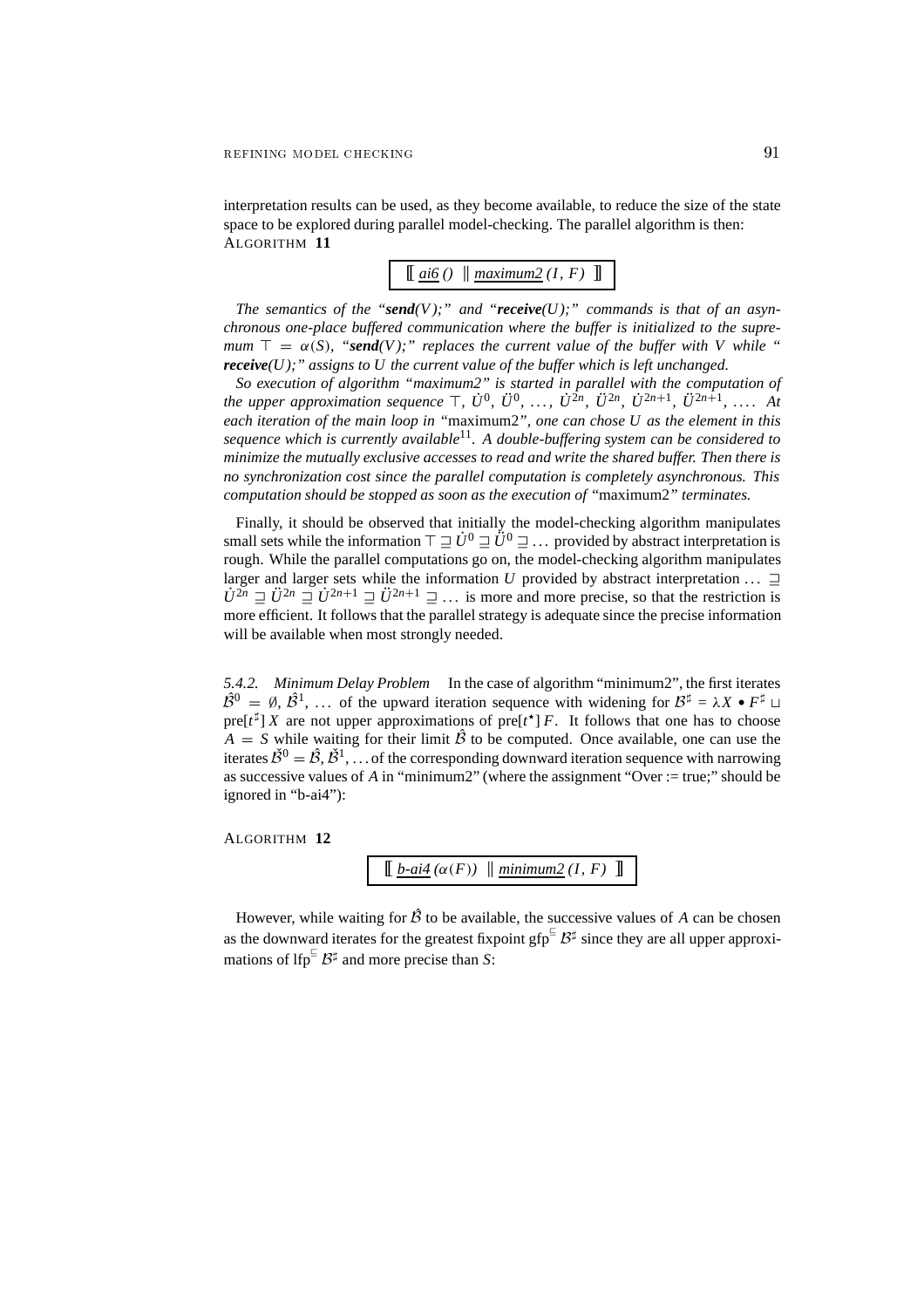ALGORITHM **13**

| $Over := false;$ |                                                                                                                                                                            |
|------------------|----------------------------------------------------------------------------------------------------------------------------------------------------------------------------|
|                  | $\left[\!\!\left[\right] \right]$ b-ai $7(\alpha(F))$ $\left[\!\!\left] \right]$ b-ai $4(\alpha(F))$ $\left[\!\!\left[ \right]$ minimum2 (I, F) $\left[\!\!\left] \right]$ |

*where termination is driven by that of "minimum2" and "b-ai7" is defined as:*

```
function b-ai7 (F^{\sharp});
   X := \top;while ¬ Over do
       X := F^{\sharp} \sqcup pre[t^{\sharp}] X;send(X);
   od;
```
Finally observe that weak fairness ensures that the abstract interpretation and model checking cooperate effectively. However in an unfair computation where "b-ai7" and "b-ai4" are blocked, the buffer will always contains the supremum  $\top$  so that the computation of "minimum2" will simply amount to that of "minimum1".

#### **6. Conclusion**

We have proposed refinements of universal safety model-checking by abstract interpretation with infinite approximation of transition systems and sets of states:

- The combination of forwards and backwards abstract fixed-point model-checking computations for universal safety computes a more precise result than that computed by conjunction of the forward and backward analyses alone, without needing to refine the abstraction;
- When abstraction is unsound (as can happen in minimum/maximum path-length problems), the partial results of a classical combination of forward and backward abstract interpretation analyses for universal safety can be used to reduce, on-the-fly, the concrete state space to be searched by model-checking.

Other forms of restrictions have been proposed by (Halbwachs and Raymond, 1996) which are amenable to parallelization in a similar way. Such methods, which make no approximation on the states and transitions of the model, are nevertheless partial since it is not guaranteed that the reduction always leads to a finite state exploration sub-graph. Because of its precision, it should be tried first or in parallel. In case of computational verification costs which remain prohibitive despite the restriction, one can always later resort to the more classical property and transition abstraction.

Remarkably enough, the method then remains applicable to the more abstract model of properties and/or transitions. Indeed, by (Cousot and Cousot, 1992c), the abstract interpretation of the refined model will always be more precise than the analysis of the abstract model. Consequently the preliminary analysis has not been done for nothing. It follows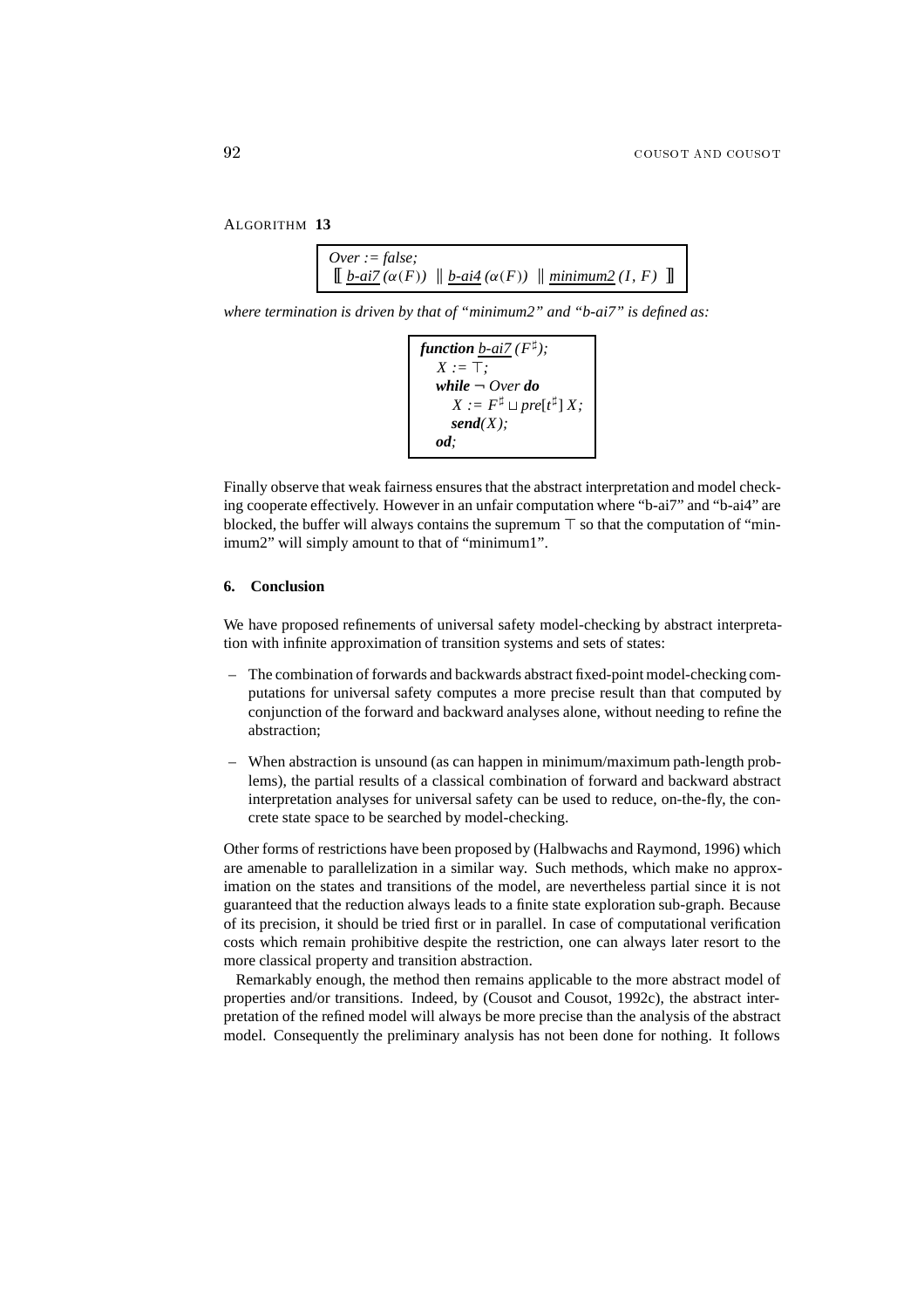that the idea can *always* be applied, and thanks to an abstract interpretation performed in parallel with the model-checking verification, should have a marginal cost only.

Similar restriction ideas apply to bisimulation equivalence checking (see e.g. (Bouajjani et al., 1992, Fernandez, 1993)). They seem indispensable to cope with infinite state systems, real-time systems (Halbwachs, 1994) and hybrid systems (Halbwachs et al., 1994), in particular to take possible values of variables, messages, queues, and the like into account, which would be a significant step in the automated analysis of software.

#### **Acknowledgments**

We thank the anonymous referees for their helpful suggestions on the presentation.

#### **Notes**

- 1. *L* satisfies the ACC if and only if any strictly ascending chain  $x_0 \nightharpoonup x_1 \nightharpoonup \cdots$  of elements of *L* is necessarily finite.
- 2. Equivalence means that if the two procedures terminate then they return exactly the same result.
- 3. Strictly speaking this is a *semi-dual Galois connection* since, as observed in (Cousot and Cousot, 1979), the original definition corresponds to  $\langle \wp(S), \subseteq \rangle \frac{\gamma}{\alpha} \langle L, \sqsupseteq \rangle$ .
- 4. Weaker models of abstract interpretation can be considered (Cousot and Cousot, 1992b), which are mandatory when considering abstract properties with no best approximation (e.g. (Cousot and Halbwachs, 1978)).
- 5. More generally one could consider a different abstract domain for backward analysis, the generalization being immediate.
- 6. Again, equivalence means that if the two procedures terminate then they return exactly the same result.
- 7. Notice that the proposed combination is inspired from the technique of (Cousot, 1978, Cousot and Cousot, 1992a) to upper approximate post[*t*<sup>★</sup>] *I* ∩ pre[*t*<sup>★</sup>] *F* as briefly recalled in Section 5.2 but is different, as shown by the proof of Theorem 1. Another forward-backward combination was also proposed by (Dill and Wong-Toi, 1995), which consists in computing separate upper and lower approximations of both post[*t* ?] *I* and 1992<br>by th<br>Toi,<br>pr̃e[*t*  $\widetilde{\text{pre}}[t^{\star}]$  *P*
- 8. For example a referee suggested that "One must simply make the restriction that the abstraction function not collapse two states that are separated by a non-cyclic edge". For an acyclic graph with "non-cyclic edges" only (as in Figure 3), no abstraction is possible with this restriction.
- 9. Depending on the problem under consideration, it might be semantically equivalent but more efficient to start with  $\mathcal{B}^{\sharp}$  instead of  $\mathcal{F}^{\sharp}$ .
- 10. *L* satisfies the DCC if and only if any strictly descending chain  $x_0 \square x_1 \square \cdots$  of elements of *L* is necessarily finite.
- 11. Observe that all iterates of the downward iteration with narrowing to compute  $\ddot{U}^k$  from  $\dot{U}^k$  could also have been included in this sequence.

#### **References**

Akers, S. 1978. Binary decision diagrams. *IEEE Trans. Comput. C-27*, 6, 509–516.

- Bouajjani, A., Fernandez, J.-C., Halbwachs, N., Raymond, P., and Ratel, C. 1992. Minimal state graph generation. *Sci. Comput. Prog. 18*, 247–269.
- Bourdoncle, F. 1993. Abstract Debugging of Higher-Order Imperative Languages. In *Proc. ACM SIGPLAN Conference on Programming Language Design and Implementation*, ACM Press, 46–55.
- Bryant, R. 1986. Graph-based algorithms for boolean function manipulation. *IEEE Trans. Comput. C-35*, 8, 677–691.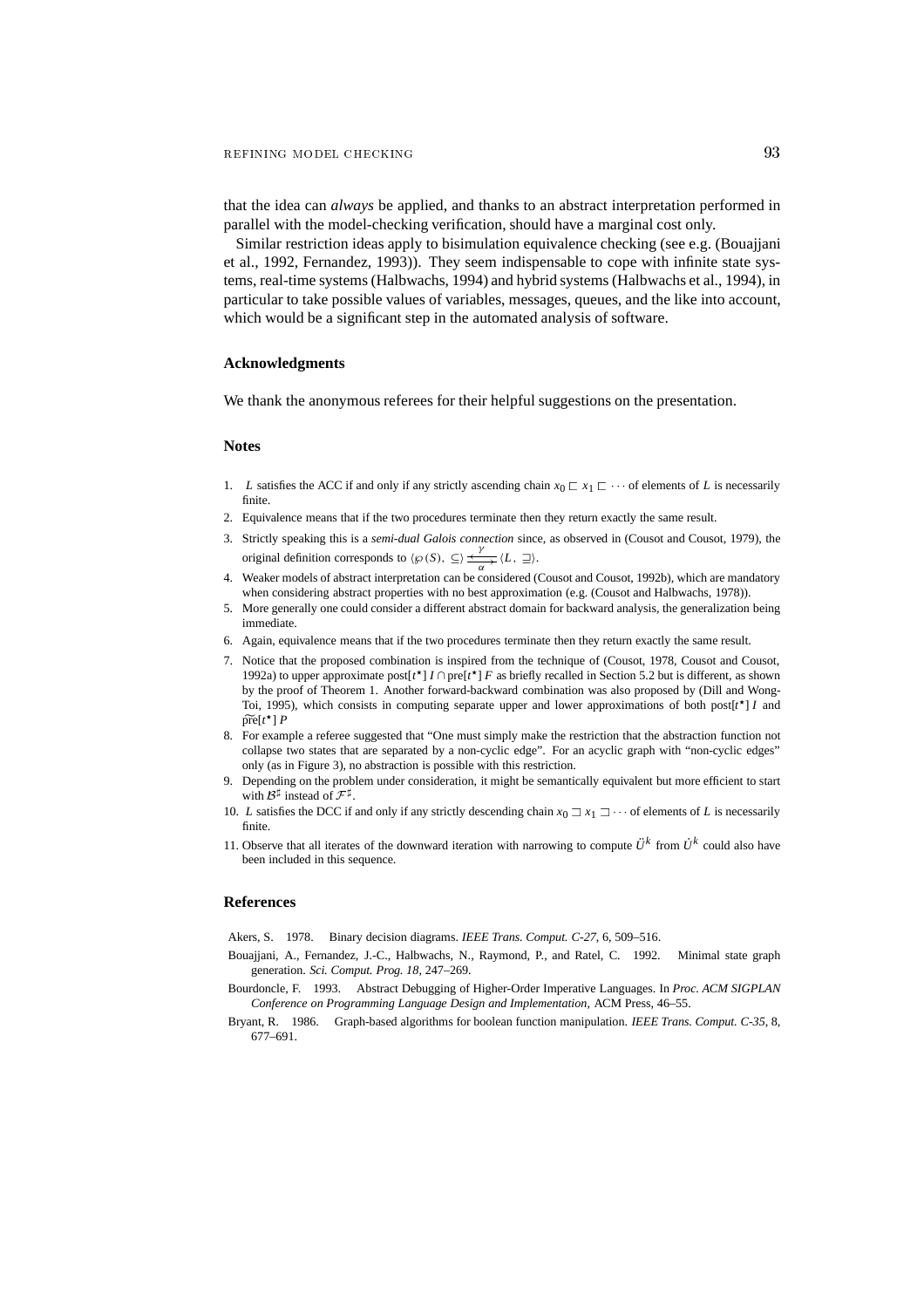- Burch, J., Clarke, E., McMillan, K., Dill, D., and Hwang, L. 1992. Symbolic model-checking: 10<sup>20</sup> states and beyond. *Inf. & Comp. 98*, 2, 142–170.
- Campos, S., Clarke, E., Marrero, W., and Minea, M. 1995. Verus: A tool for quantitative analysis of finitestate real-time systems. In *Proc. ACM SIGPLAN 1995 Workshop on Languages, Compilers & Tools for Real-Time Systems*, 75–83.
- Clarke, E., and Emerson, E. 1981. Synthesis of synchronization skeletons for branching time temporal logic. In *Logics of Programs: Workshop*, LNCS 131, Springer-Verlag.
- Clarke, E., Emerson, E., and Sistla, A. 1983. Automatic verification of finite-state concurrent systems using temporal logic specifications. In *10th POPL* (1983) and *Trans. Prog. Lang. Sys.*, 8:244–263 (1986). ACM Press.
- Clarke, E., Grumberg, O., and Long, D. 1992. Model checking abstraction. In *19th POPL*, 343–354. ACM Press.
- Cleaveland, R., Iyer, P., and Yankelevitch, D. 1995. Optimality in abstractions of model-checking. In A. Mycroft Ed., *Proc. SAS '95*, LNCS 983, 51–63. Springer-Verlag.
- Coudert, O., Berthet, C., and Madre, J. 1990. Verification of synchronous sequential machines based on symbolic execution. In J. Sifakis Ed., *Proc. Int. Work. on Automatic Verification Methods for Finite State Systems*, LNCS 407, 365–373. Springer-Verlag.
- Coudert, O., Madre, J., and Berthet, C. 1990. Verifying temporal properties of sequential machines without building their state diagrams. In E. Clarke and R. Kurshan Eds., *Computer Aided Verification '90*, Number 3 in DIMACS Volume Series, 75–84. AMS.
- Cousot, P. 1978. Méthodes itératives de construction et d'approximation de points fixes d'opérateurs monotones sur un treillis, analyse sémantique de programmes. Ph. D. thesis, Université scientifique et médicale de Grenoble, Grenoble, FRA.
- Cousot, P. 1981. Semantic foundations of program analysis. In S. Muchnick and N. Jones Eds., *Program Flow Analysis: Theory and Applications*, Chapter 10, 303–342. Prentice-Hall.
- Cousot, P. 1995. Abstract model-checking, invited lecture. In *7th Int. Conf. CAV '95* (Liège, BEL, 5 jul 1995).
- Cousot, P. 1996. Abstract interpretation. *Symposium on Models of Programming Languages and Computation, ACM Comput. Surv. 28*, 2, 324–328.
- Cousot, P. and Cousot, R. 1977. Abstract interpretation: a unified lattice model for static analysis of programs by construction or approximation of fixpoints. In *4th POPL*, 238–252. ACM Press.
- Cousot, P. and Cousot, R. 1979. Systematic design of program analysis frameworks. In *6th POPL*, 269–282. ACM Press.
- Cousot, P. and Cousot, R. 1992a. Abstract interpretation and application to logic programs ?. *J. Logic Prog. 13*, 2–3, 103–179.
- Cousot, P. and Cousot, R. 1992b. Abstract interpretation frameworks. *J. Logic and Comp. 2*, 4 (aug), 511– 547.
- Cousot, P. and Cousot, R. 1992c. Comparing the Galois connection and widening/narrowing approaches to abstract interpretation, invited paper. In M. Bruynooghe and M. Wirsing Eds., *Proc. Int. Work. PLILP '92*, LNCS 631, 269–295. Springer-Verlag.
- Cousot, P. and Halbwachs, N. 1978. Automatic discovery of linear restraints among variables of a program. In *5th POPL*, 84–97. ACM Press.
- Cridlig, R. 1995. Semantic analysis of shared-memory concurrent languages using abstract model-checking. In *Proc. PEPM '95*. ACM Press.
- Cridlig, R. 1996. Semantic analysis of concurrent ML by abstract model-checking. In B. Steffen and T. Margaria Eds., *Proc. Int. Work. on Verification of Infinite State Systems*, vol. MIP-9614. Universität Passau, GER.
- Dams, D., Gerth, R., and Grumberg, O. 1997. Abstract interpretation of reactive systems. *Trans. Prog. Lang. Sys.*, 19(2):253–291. ACM Press.
- Daws, C., Olivero, A., Tripakis, S., and Yovine, S. 1996. The tool KRONOS. In R. Alur, T. Henzinger, and E. Sontag Eds., *Hybrid Systems III, Verification and Control*, LNCS 1066, 208–219. Springer-Verlag.
- Dill, D.L., and Wong-Toi, H. 1995. Verification of real-time systems by successive over and under approximations. In P. Wolper Ed., *Proc. 7th Int. Conf. CAV '95*, LNCS 939, 409–422. Springer-Verlag.